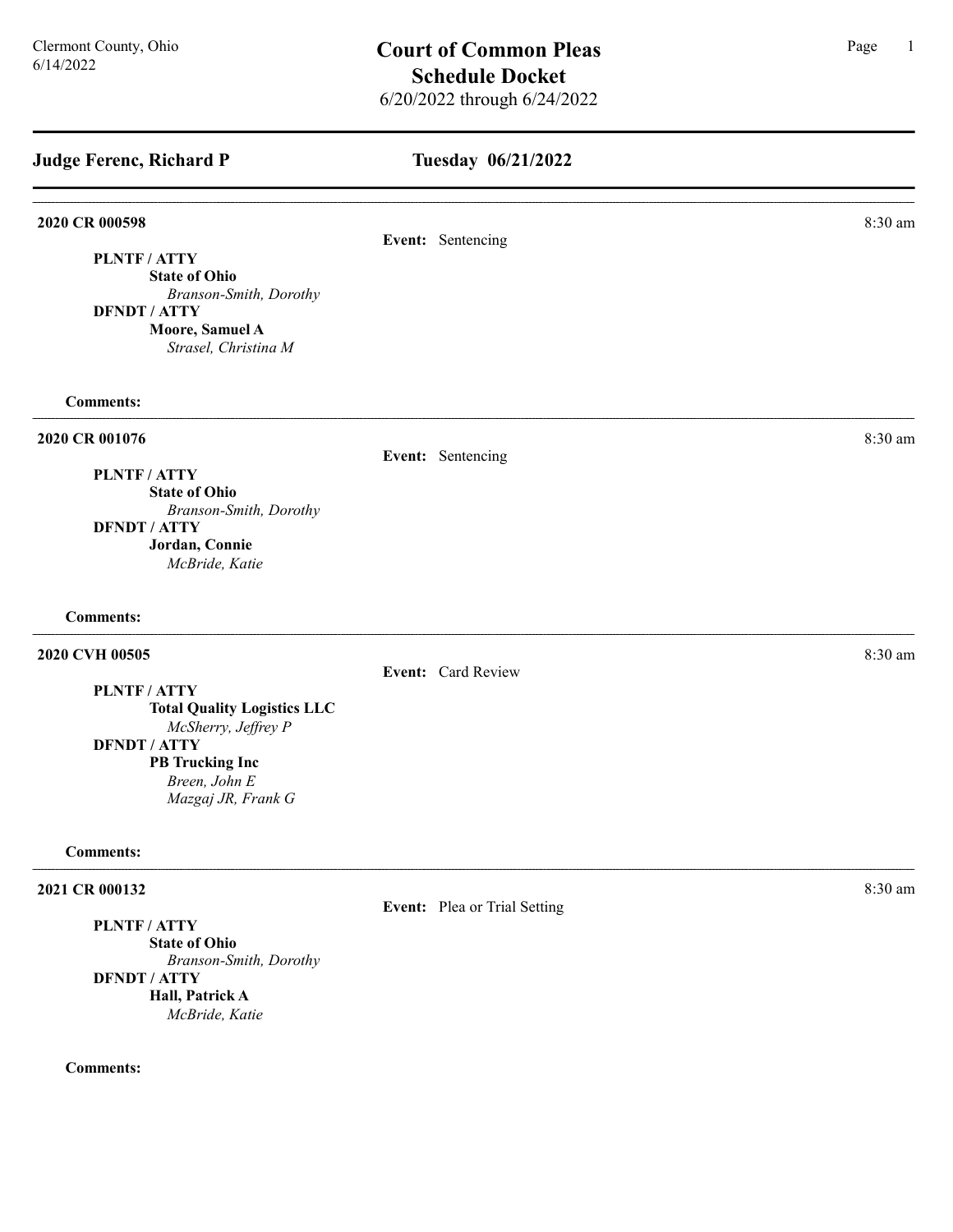| <b>Judge Ferenc, Richard P</b>                                                                                                                                        | Tuesday 06/21/2022        |         |  |
|-----------------------------------------------------------------------------------------------------------------------------------------------------------------------|---------------------------|---------|--|
| 2021 CR 000210<br>PLNTF / ATTY<br><b>State of Ohio</b><br>Branson-Smith, Dorothy<br><b>DFNDT / ATTY</b><br>Hollen, Robin R<br>McBride, Katie                          | Event: Sentencing         | 8:30 am |  |
| <b>Comments:</b><br>2021 CR 000425<br>PLNTF / ATTY<br><b>State of Ohio</b><br>Branson-Smith, Dorothy<br><b>DFNDT / ATTY</b><br>Haskamp, Taylor John<br>McBride, Katie | Event: Competency Hearing | 8:30 am |  |
| <b>Comments:</b><br>2021 CR 000541<br>PLNTF / ATTY<br><b>State of Ohio</b><br>Branson-Smith, Dorothy<br><b>DFNDT / ATTY</b><br>Hurt, Eino Joseph<br>McBride, Katie    | Event: Pre-Trial          | 8:30 am |  |
| <b>Comments:</b><br>2021 CR 000857<br>PLNTF / ATTY<br><b>State of Ohio</b><br>Branson-Smith, Dorothy<br><b>DFNDT / ATTY</b><br>Sowards, Michael A                     | Event: Report             | 8:30 am |  |

McBride, Katie

Comments: w/21 CR 913, 21 CR 1012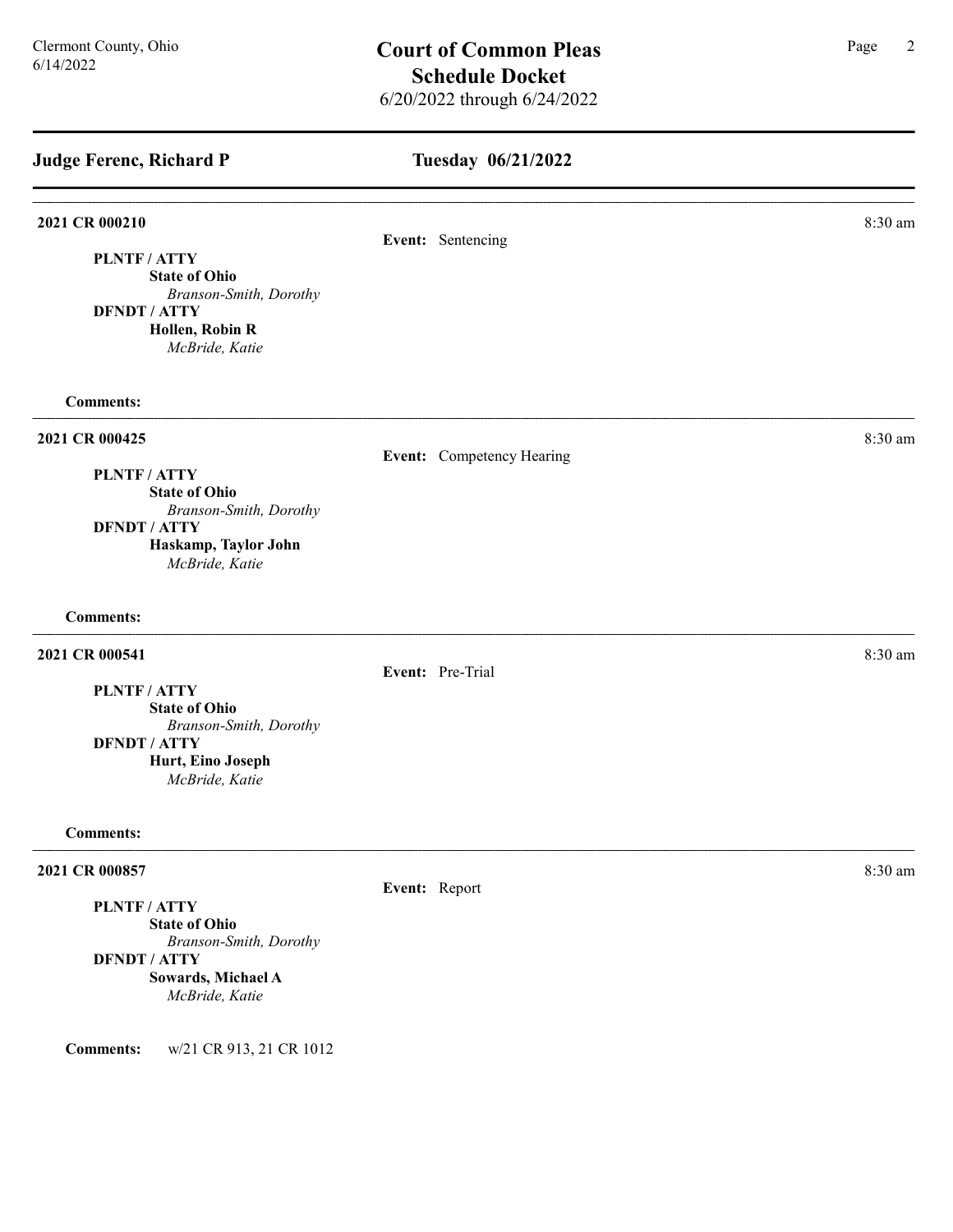| <b>Judge Ferenc, Richard P</b>                 | Tuesday 06/21/2022 |         |
|------------------------------------------------|--------------------|---------|
| 2021 CR 000913                                 |                    | 8:30 am |
| PLNTF / ATTY                                   | Event: Report      |         |
| <b>State of Ohio</b>                           |                    |         |
| Branson-Smith, Dorothy                         |                    |         |
| <b>DFNDT / ATTY</b>                            |                    |         |
| Sowards, Michael A<br>McBride, Katie           |                    |         |
|                                                |                    |         |
| <b>Comments:</b><br>w/21 CR 857, 21 CR 1012    |                    |         |
| 2021 CR 001012                                 |                    | 8:30 am |
|                                                | Event: Report      |         |
| PLNTF / ATTY<br><b>State of Ohio</b>           |                    |         |
| Branson-Smith, Dorothy                         |                    |         |
| <b>DFNDT / ATTY</b>                            |                    |         |
| Sowards, Michael A<br>McBride, Katie           |                    |         |
| <b>Comments:</b><br>w/21 CR 913, 21 CR 857     |                    |         |
| 2021 CR 001037                                 |                    | 8:30 am |
|                                                | Event: Sentencing  |         |
| PLNTF / ATTY                                   |                    |         |
| <b>State of Ohio</b><br>Branson-Smith, Dorothy |                    |         |
| <b>DFNDT / ATTY</b>                            |                    |         |
| <b>Bufford, Antonio D</b><br>McBride, Katie    |                    |         |
| <b>Comments:</b>                               |                    |         |
| 2021 CR 001044                                 |                    | 8:30 am |
|                                                | Event: Sentencing  |         |
| PLNTF / ATTY<br><b>State of Ohio</b>           |                    |         |
| Branson-Smith, Dorothy                         |                    |         |
|                                                |                    |         |

DFNDT / ATTY Hall, Jessica C McBride, Katie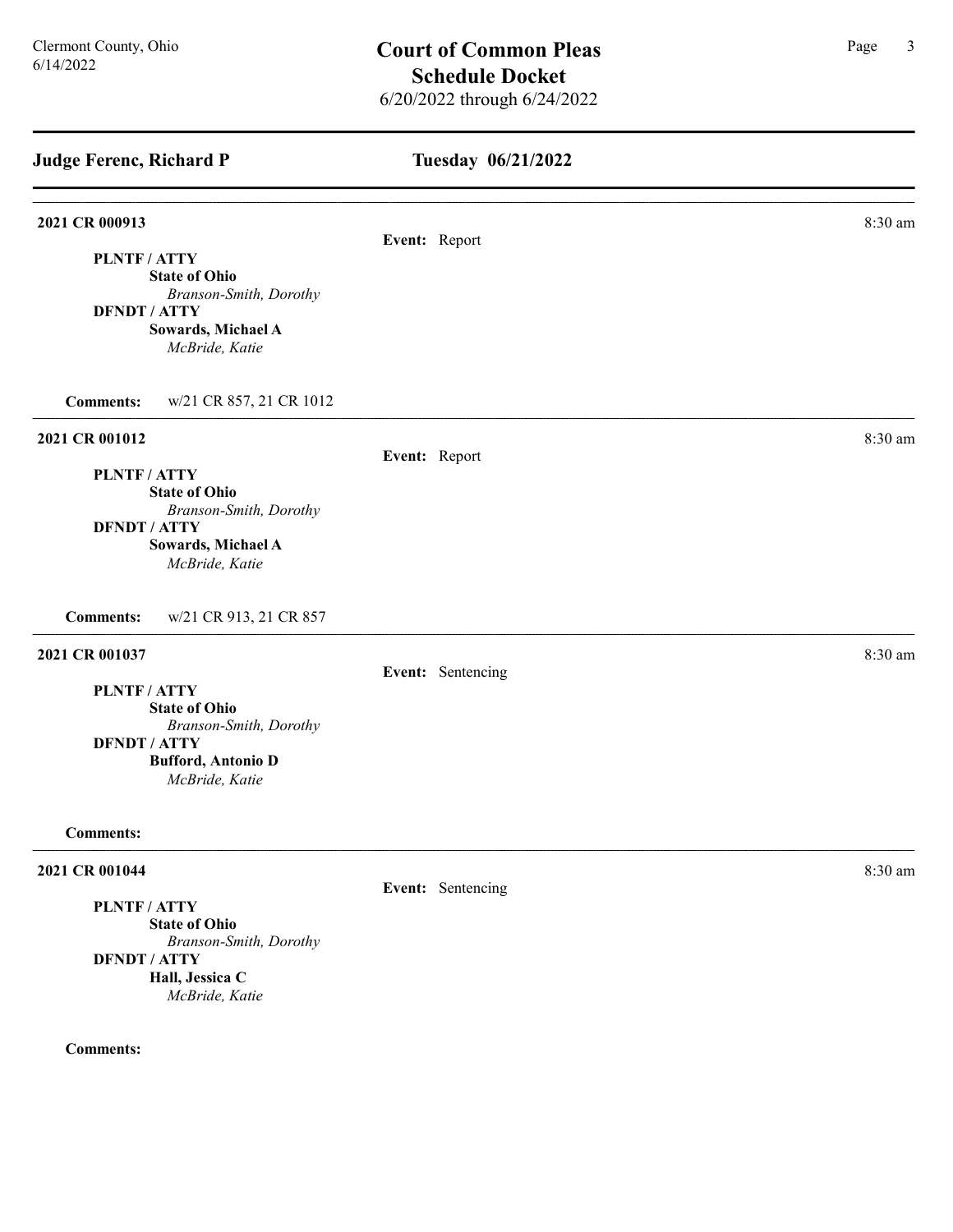## Tuesday 06/21/2022

| 2021 CVE 00472                                |               | Event: Scheduling Conference | 8:30 am |
|-----------------------------------------------|---------------|------------------------------|---------|
| PLNTF / ATTY                                  |               |                              |         |
| Magana, Efrain                                |               |                              |         |
| Gibson, Bradley M                             |               |                              |         |
| Jones, Casey A                                |               |                              |         |
| <b>DFNDT / ATTY</b>                           |               |                              |         |
| <b>Rightway Real Estate LLC</b>               |               |                              |         |
| Teeters, Jeffrey R                            |               |                              |         |
| Zurmehly, Jeannie M                           |               |                              |         |
| Fountain, Jason A                             |               |                              |         |
| Fraley, Linda L                               |               |                              |         |
| Fountain, Jason A                             |               |                              |         |
| <b>Comments:</b>                              |               |                              |         |
| 2022 CR 000090                                |               |                              | 8:30 am |
|                                               |               | Event: Plea or Trial Setting |         |
| PLNTF / ATTY                                  |               |                              |         |
| <b>State of Ohio</b>                          |               |                              |         |
| Branson-Smith, Dorothy<br><b>DFNDT / ATTY</b> |               |                              |         |
| <b>King, David Allen</b>                      |               |                              |         |
| McBride, Katie                                |               |                              |         |
| <b>Comments:</b>                              |               |                              |         |
| 2022 CR 000190                                |               |                              | 8:30 am |
|                                               |               | Event: Plea or Trial Setting |         |
| PLNTF / ATTY                                  |               |                              |         |
| <b>State of Ohio</b>                          |               |                              |         |
| Branson-Smith, Dorothy<br><b>DFNDT / ATTY</b> |               |                              |         |
| <b>Barwick, Jason N</b>                       |               |                              |         |
| McBride, Katie                                |               |                              |         |
| <b>Comments:</b>                              |               |                              |         |
| 2022 CR 000193                                |               |                              | 8:30 am |
|                                               | Event: Report |                              |         |
| PLNTF / ATTY                                  |               |                              |         |
| <b>State of Ohio</b>                          |               |                              |         |
| <b>DFNDT / ATTY</b>                           |               |                              |         |
| Beckett, Bobbie Jo                            |               |                              |         |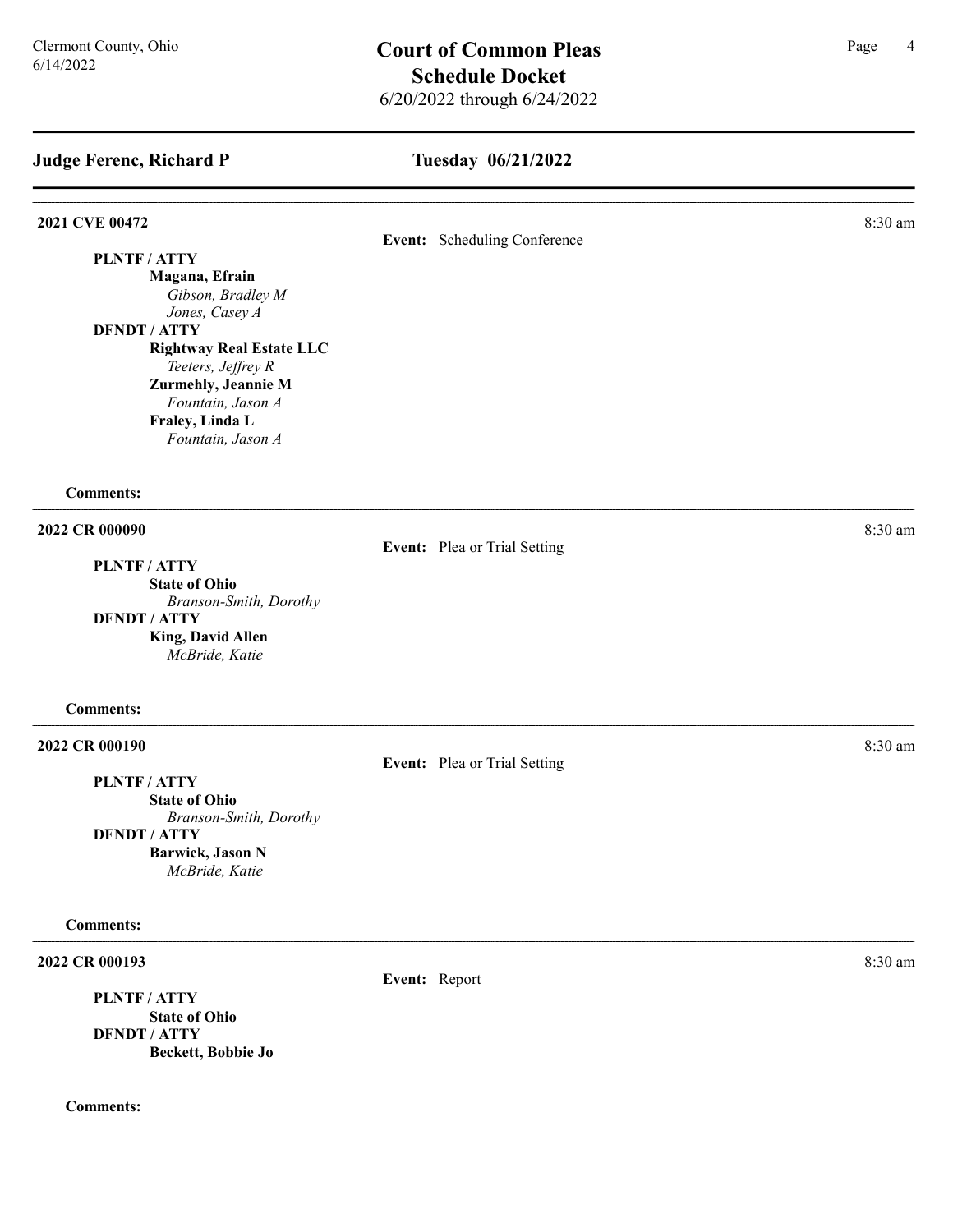| <b>Judge Ferenc, Richard P</b>                 | Tuesday 06/21/2022           |         |
|------------------------------------------------|------------------------------|---------|
| 2022 CR 000278                                 | Event: Plea or Trial Setting | 8:30 am |
| PLNTF / ATTY                                   |                              |         |
| <b>State of Ohio</b>                           |                              |         |
| Branson-Smith, Dorothy<br><b>DFNDT / ATTY</b>  |                              |         |
| Fink, Nicole Jo                                |                              |         |
| McBride, Katie                                 |                              |         |
| <b>Comments:</b>                               |                              |         |
| 2022 CR 000324                                 |                              | 8:30 am |
|                                                | Event: Plea or Trial Setting |         |
| PLNTF / ATTY<br><b>State of Ohio</b>           |                              |         |
| Branson-Smith, Dorothy                         |                              |         |
| <b>DFNDT / ATTY</b>                            |                              |         |
| Hudson, Patricia Ann<br>McBride, Katie         |                              |         |
| <b>Comments:</b>                               |                              |         |
| 2022 CR 000365                                 |                              | 8:30 am |
|                                                | Event: Pre-Trial             |         |
| PLNTF / ATTY<br><b>State of Ohio</b>           |                              |         |
| Branson-Smith, Dorothy                         |                              |         |
| <b>DFNDT / ATTY</b>                            |                              |         |
| <b>Elliott, James Craig</b><br>Phipps, Derek   |                              |         |
| <b>Comments:</b>                               |                              |         |
| 2022 CR 000426                                 |                              | 8:30 am |
|                                                | Event: Plea or Trial Setting |         |
| PLNTF / ATTY                                   |                              |         |
| <b>State of Ohio</b><br>Branson-Smith, Dorothy |                              |         |
|                                                |                              |         |

DFNDT / ATTY Brock, David W McBride, Katie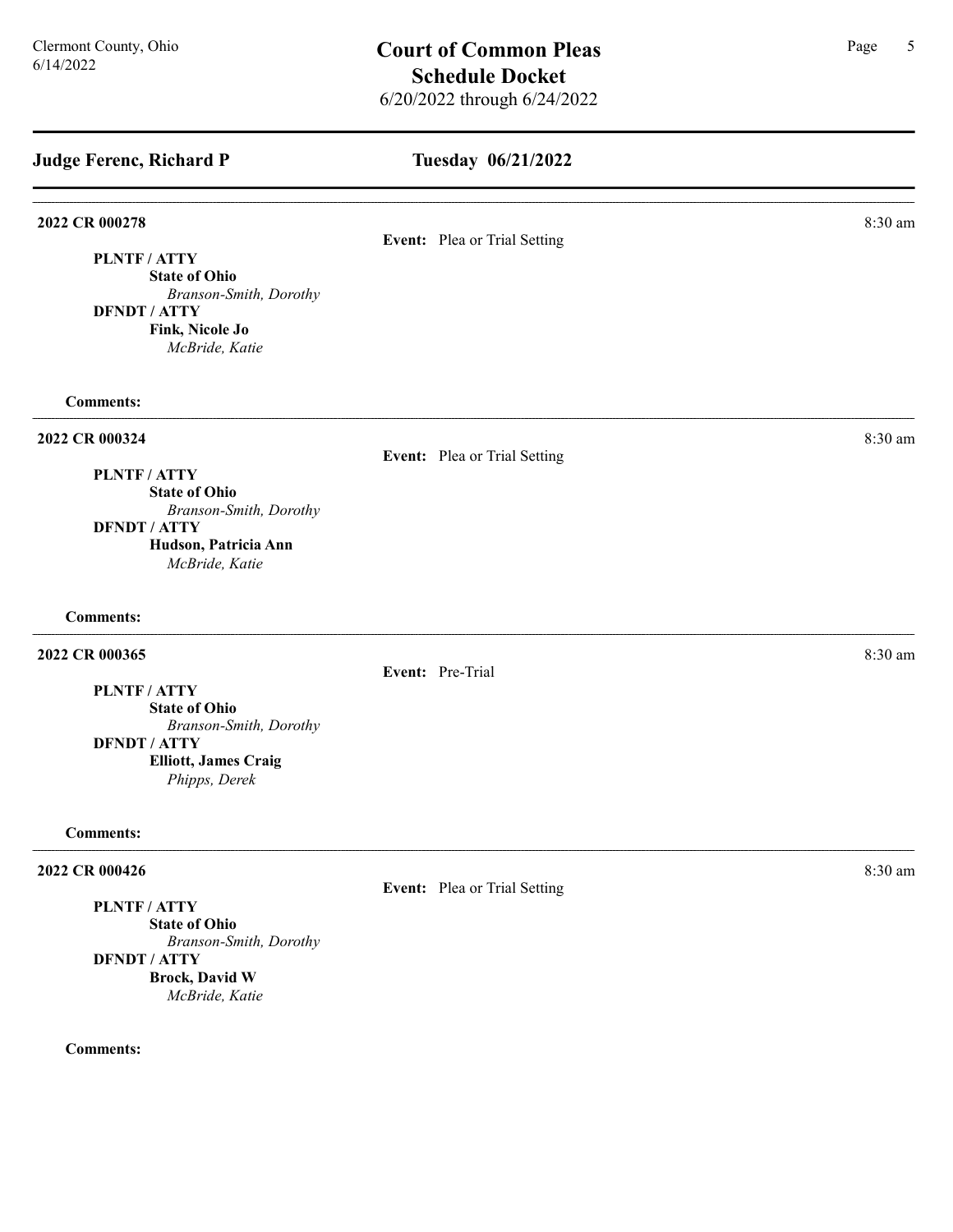#### Tuesday 06/21/2022

2019 CVH 00699 8:45 am

Event: Scheduling Conference

PLNTF / ATTY

Total Quality Logistics LLC Rauch, Jordan D Wiles, Matthew J DFNDT / ATTY

BBI Logistics LLC Scott, David M Warren, Krista D Humphries, Benjamin E Scott, David M Warren, Krista D

Comments:

#### **2022 CR 000149** 9:00 am **9:00 am**

PLNTF / ATTY

State of Ohio Branson-Smith, Dorothy

DFNDT / ATTY

Valentine, Andrew L

Votel, Michael T

#### Comments:

#### **2020 CVC 00669** 10:00 am 10:00 am 10:00 am 10:00 am 10:00 am 10:00 am 10:00 am 10:00 am 10:00 am 10:00 am 10:00 am 10:00 am 10:00 am 10:00 am 10:00 am 10:00 am 10:00 am 10:00 am 10:00 am 10:00 am 10:00 am 10:00 am 10:00 a

Event: Motion for Default Judgment

Event: Plea or Trial Setting

PLNTF / ATTY

Bornschlegel, Ann McDowell, Christopher R Commons of Eastgate Condominium Owners Assn I DFNDT / ATTY Jones, Joshua V Jones, Amanda M GCD Detective Agency LLC Rinear, Richard J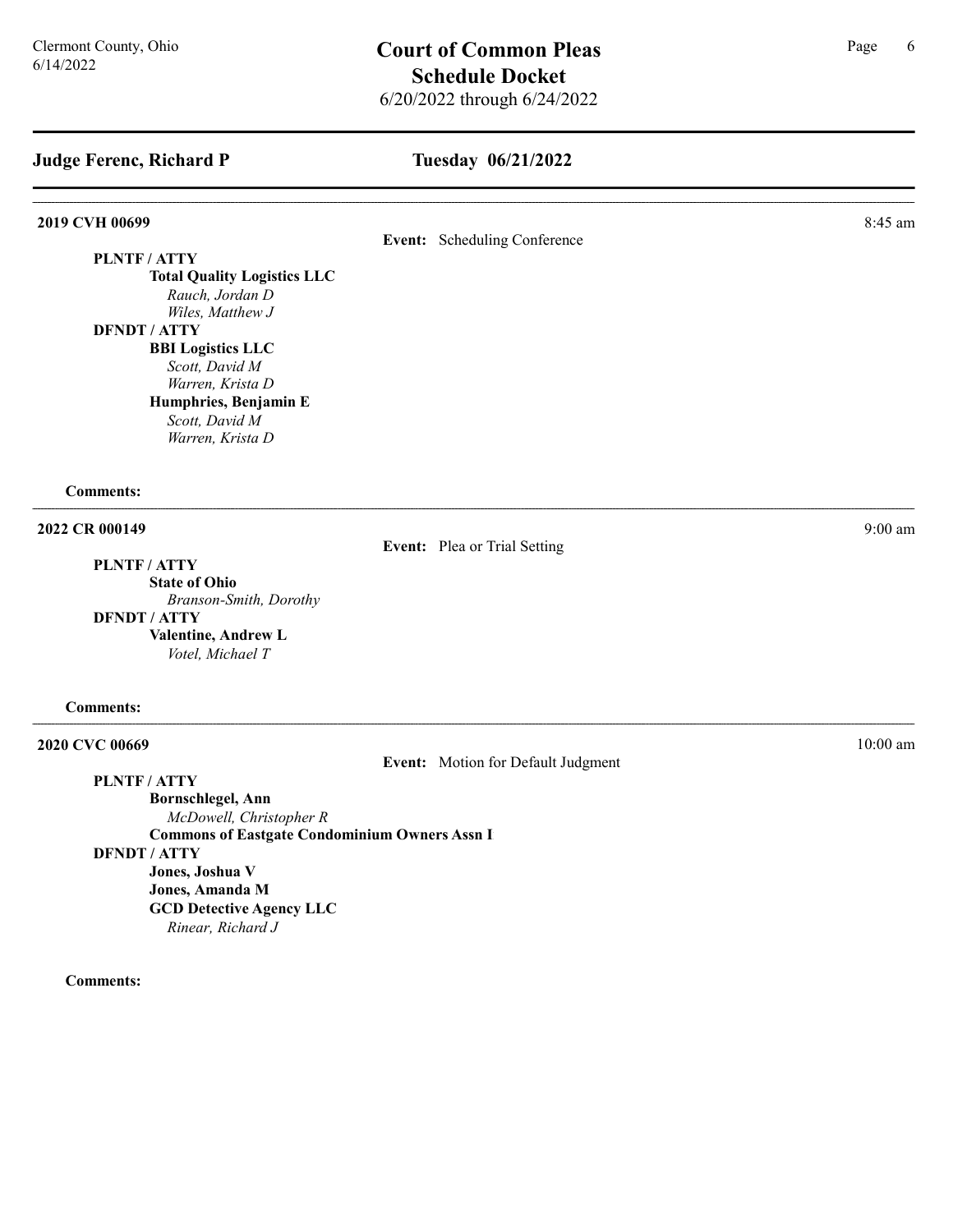| <b>Judge Ferenc, Richard P</b>         | Tuesday 06/21/2022                |           |
|----------------------------------------|-----------------------------------|-----------|
| 1998 CR 005038                         |                                   | 10:30 am  |
|                                        | Event: Application to Seal Record |           |
| PLNTF / ATTY                           |                                   |           |
| <b>State of Ohio</b>                   |                                   |           |
| Branson-Smith, Dorothy                 |                                   |           |
| <b>DFNDT / ATTY</b>                    |                                   |           |
| Hart, Michael J<br>Rosenhoffer, Gary A |                                   |           |
| <b>Comments:</b>                       |                                   |           |
| 2019 CVH 01354                         |                                   | $1:00$ pm |
|                                        | Event: Report                     |           |
| PLNTF / ATTY                           |                                   |           |
| <b>Miami Township Ohio</b>             |                                   |           |
| Braun, Joseph J                        |                                   |           |
| <b>DFNDT / ATTY</b>                    |                                   |           |
| Hotze, Bonita                          |                                   |           |
| Woliver, John                          |                                   |           |
| <b>Comments:</b>                       |                                   |           |

2022 CVH 00501 1:00 pm

Event: Motion for Preliminary Injunction

PLNTF / ATTY Board of Trustee of Williamsburg Township Shrive, Brian C DFNDT / ATTY

David, Khalid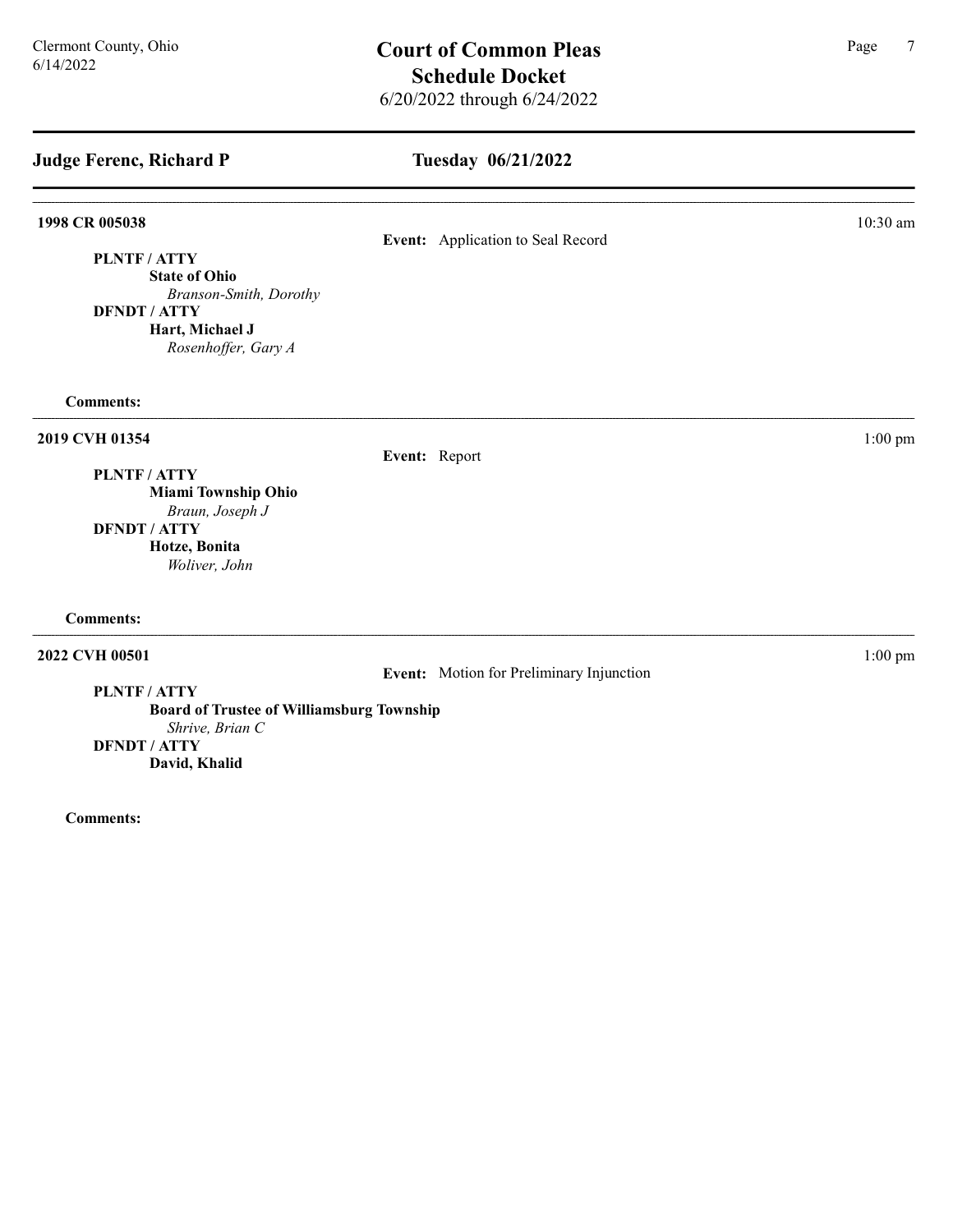# Wednesday 06/22/2022

#### **2019 CR 000136** 8:30 am **8.30 am**

Event: Community Control Violation

PLNTF / ATTY State of Ohio

Branson-Smith, Dorothy DFNDT / ATTY Knight, Todd Lauren

Hunt, James

#### Comments:

#### 2019 CR 000137 8:30 am

Event: Community Control Violation

#### PLNTF / ATTY

State of Ohio Branson-Smith, Dorothy DFNDT / ATTY

Langendorfer, Bridget Dianna

Hunt, James A

#### Comments:

#### **2020 CR 000654** 8:30 am **8:30 am**

Event: Community Control Violation

PLNTF / ATTY

State of Ohio

Branson-Smith, Dorothy

## DFNDT / ATTY

Johnson, Joshua A Hunt, James

#### Comments:

#### 2020 CR 001037 8:30 am 2020 CR 001037

PLNTF / ATTY

State of Ohio Branson-Smith, Dorothy

DFNDT / ATTY

Dungey, Shannon Lamonte Huddleston, Emily

Comments:

#### Event: Sentencing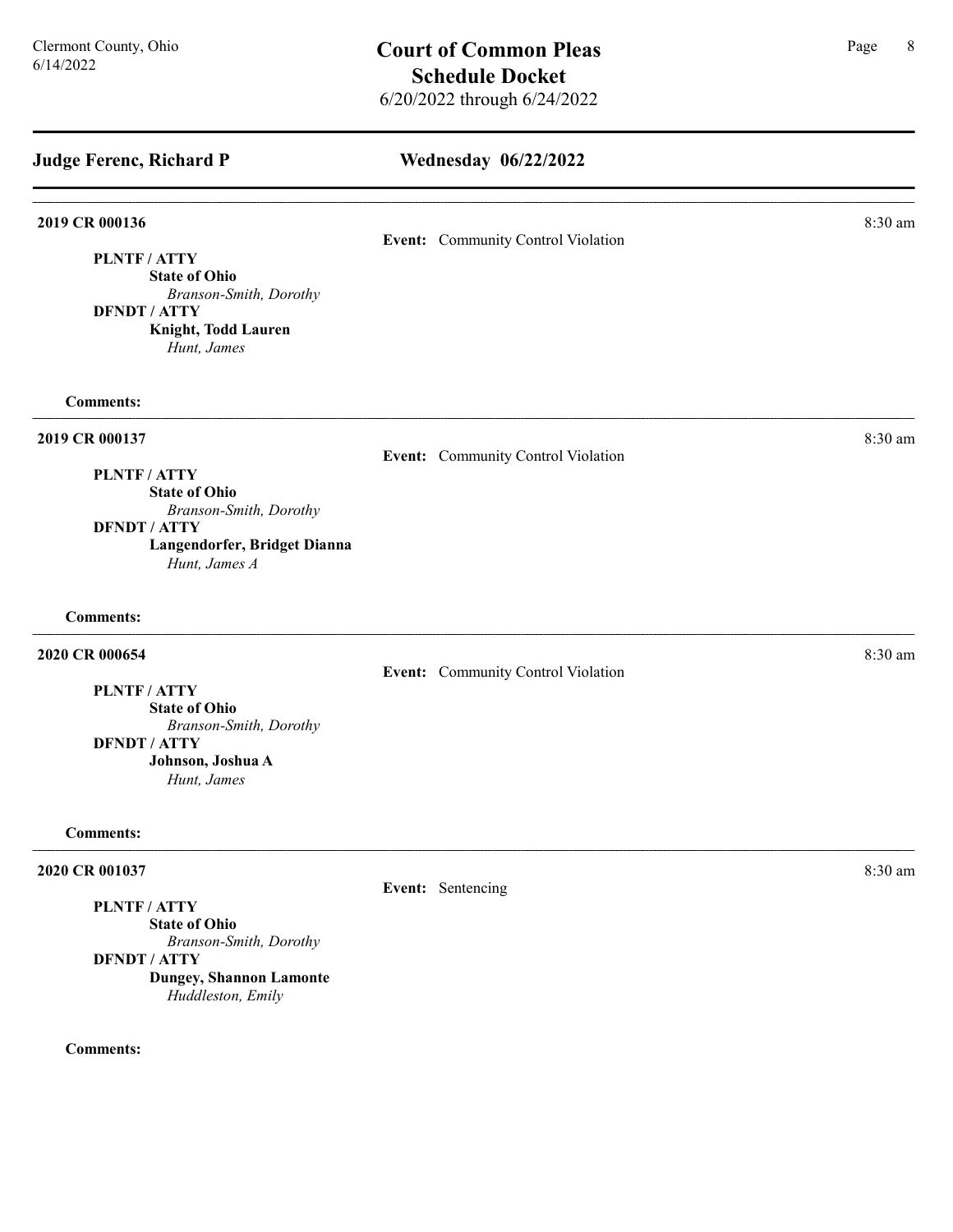| <b>Judge Ferenc, Richard P</b>                 | <b>Wednesday 06/22/2022</b>  |           |
|------------------------------------------------|------------------------------|-----------|
| 2021 CR 001055                                 | Event: Pre-Trial             | 8:30 am   |
| PLNTF / ATTY                                   |                              |           |
| <b>State of Ohio</b><br>Branson-Smith, Dorothy |                              |           |
| <b>DFNDT / ATTY</b>                            |                              |           |
| Palmore JR, Ronald<br>Huddleston, Emily        |                              |           |
| <b>Comments:</b>                               |                              |           |
| 2021 CR 001060                                 |                              | 8:30 am   |
| <b>PLNTF/ATTY</b>                              | Event: Sentencing            |           |
| <b>State of Ohio</b>                           |                              |           |
| Branson-Smith, Dorothy                         |                              |           |
| <b>DFNDT / ATTY</b>                            |                              |           |
| Inzerello, Samantha M<br>Montgomery, George    |                              |           |
| <b>Comments:</b>                               |                              |           |
| 2021 CR 001063                                 |                              | 8:30 am   |
|                                                | Event: Sentencing            |           |
| PLNTF / ATTY<br><b>State of Ohio</b>           |                              |           |
| Branson-Smith, Dorothy                         |                              |           |
| <b>DFNDT / ATTY</b>                            |                              |           |
| Naegele, Kimberly<br>Huddleston, Emily         |                              |           |
| <b>Comments:</b>                               |                              |           |
| 2021 CVC 01031                                 |                              | $8:30$ am |
|                                                | Event: Scheduling Conference |           |
| <b>PLNTF/ATTY</b><br>Lattarulo, Dominic        |                              |           |
| Mollaun, T Tod                                 |                              |           |

DFNDT / ATTY Liberty Mutual Insurance Co Tirone, Regan B Anthem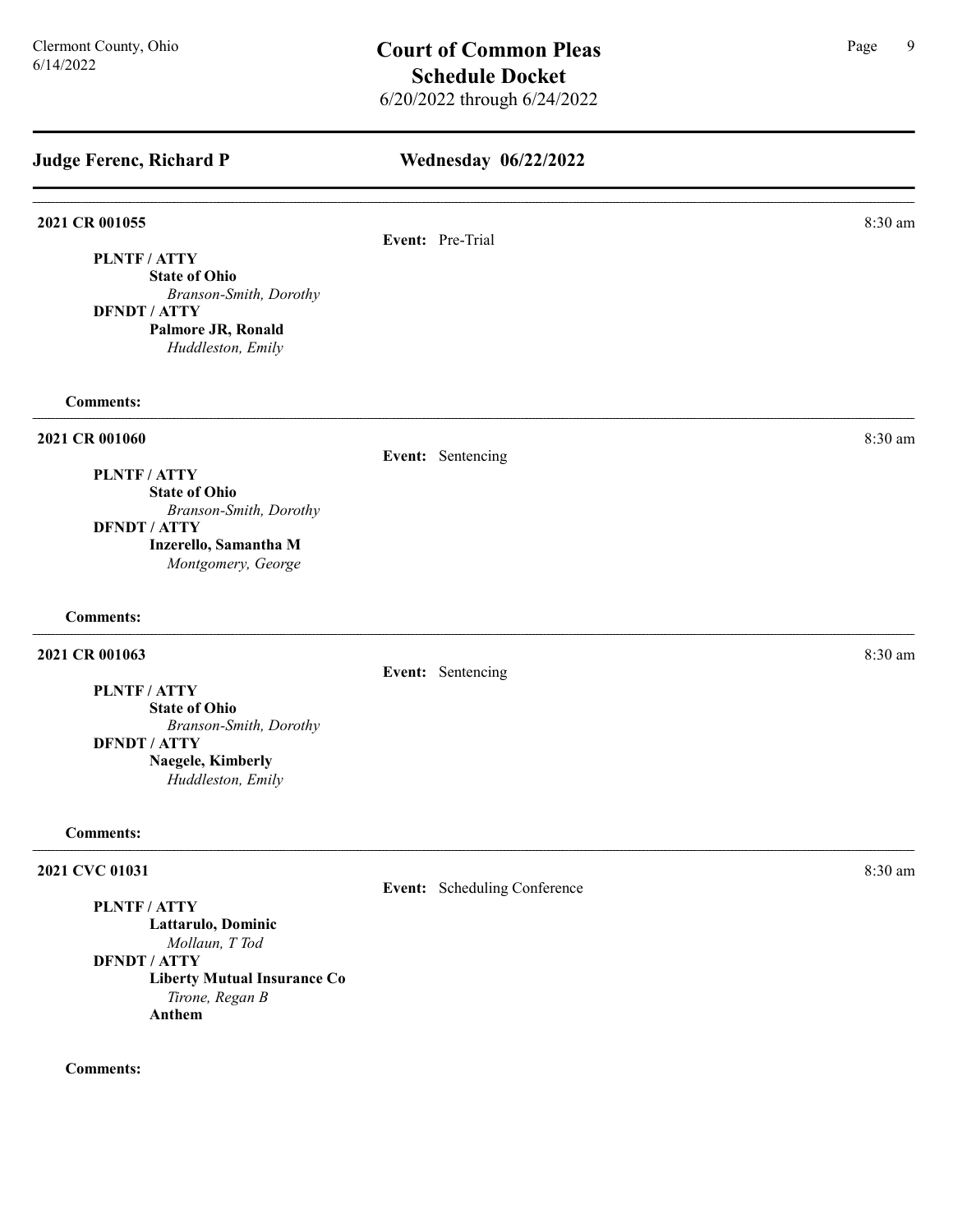#### Wednesday 06/22/2022

#### 2021 CVE 00707 8:30 am

Event: Scheduling Conference

#### PLNTF / ATTY

Wilmington Savings Fund Society Hammond, Kim M Pastor, Suzana DFNDT / ATTY Jones, Gregory P Meterko, Mark R Unknown Successor Trustee Mary C Jones Trust United States of America State of Ohio Hood, Ashton J Discover Bank Citibank NA Midland Funding DE LLC Treasurer of Clermont County Fountain, Jason A

#### Comments:

#### **2022 CR 000162** 8:30 am **8.30 am**

Event: Plea or Trial Setting

PLNTF / ATTY State of Ohio Branson-Smith, Dorothy DFNDT / ATTY Byrd, Lindsay McBride, Katie

#### Comments:

#### 2022 CR 000251 8:30 am 2022 CR 000251

Event: Plea or Trial Setting

## PLNTF / ATTY

State of Ohio Branson-Smith, Dorothy DFNDT / ATTY Horsfall, Christopher P Herking, Robert A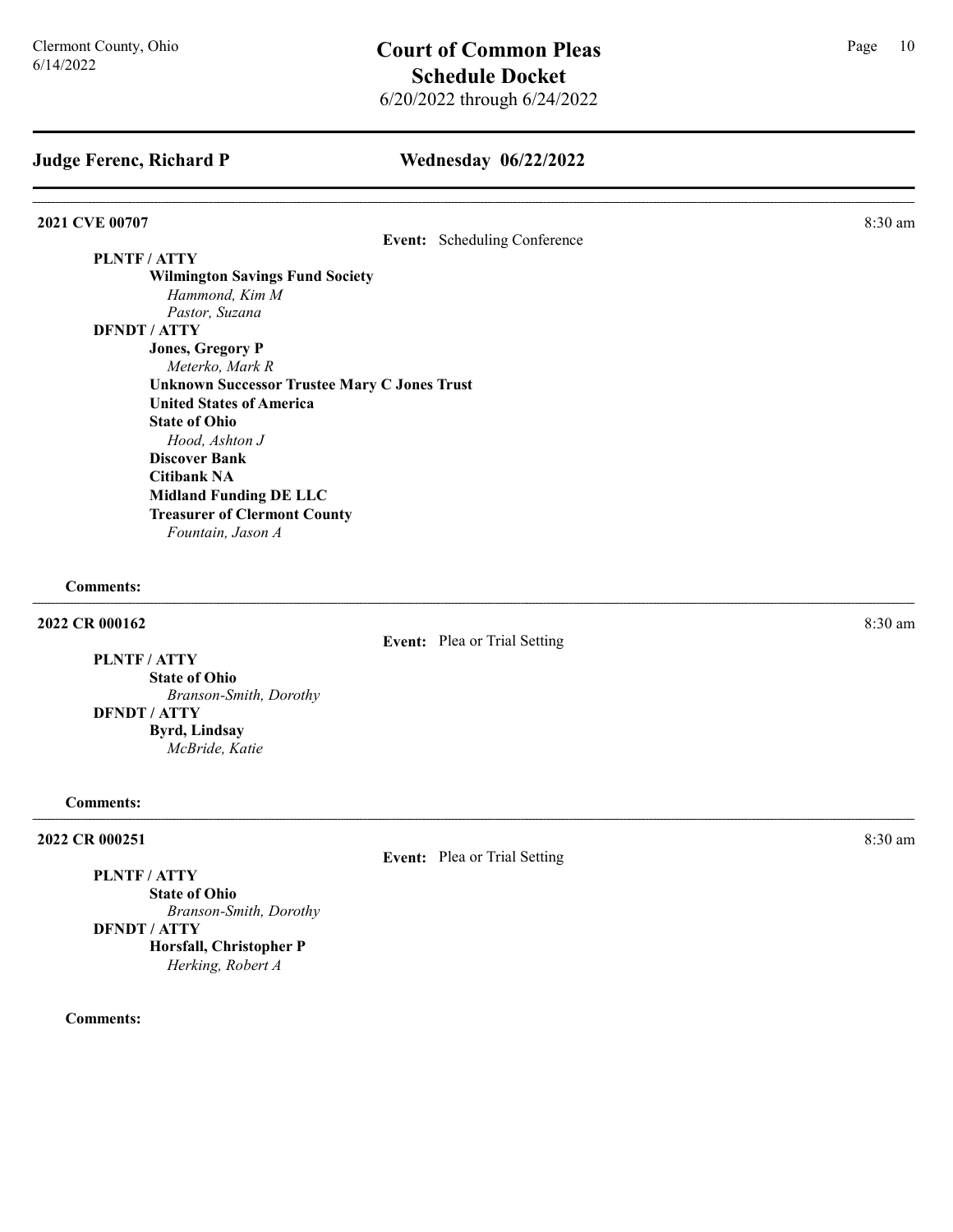### Wednesday 06/22/2022

#### **2022 CR 000261** 8:30 am **8:30 am**

Event: Report

PLNTF / ATTY State of Ohio Branson-Smith, Dorothy DFNDT / ATTY Scott, Lynsey T Huddleston, Emily

Comments:

#### **2022 CR 000328** 8:30 am **8:30 am**

Event: Motion for Intervention in Lieu of Conviction

#### PLNTF / ATTY

State of Ohio Branson-Smith, Dorothy DFNDT / ATTY Schoen, Kenneth C McBride, Katie

#### Comments:

#### 2022 CR 000403 8:30 am 2022 CR 000403

Event: Pre-Trial

PLNTF / ATTY

State of Ohio Branson-Smith, Dorothy DFNDT / ATTY Simpson, Ian K Oshea, John

#### Comments:

#### 2022 CR 000456 8:30 am 2022 CR 000456

PLNTF / ATTY

State of Ohio Branson-Smith, Dorothy DFNDT / ATTY Hill, Starr M McBride, Katie

#### Comments:

Event: Plea or Trial Setting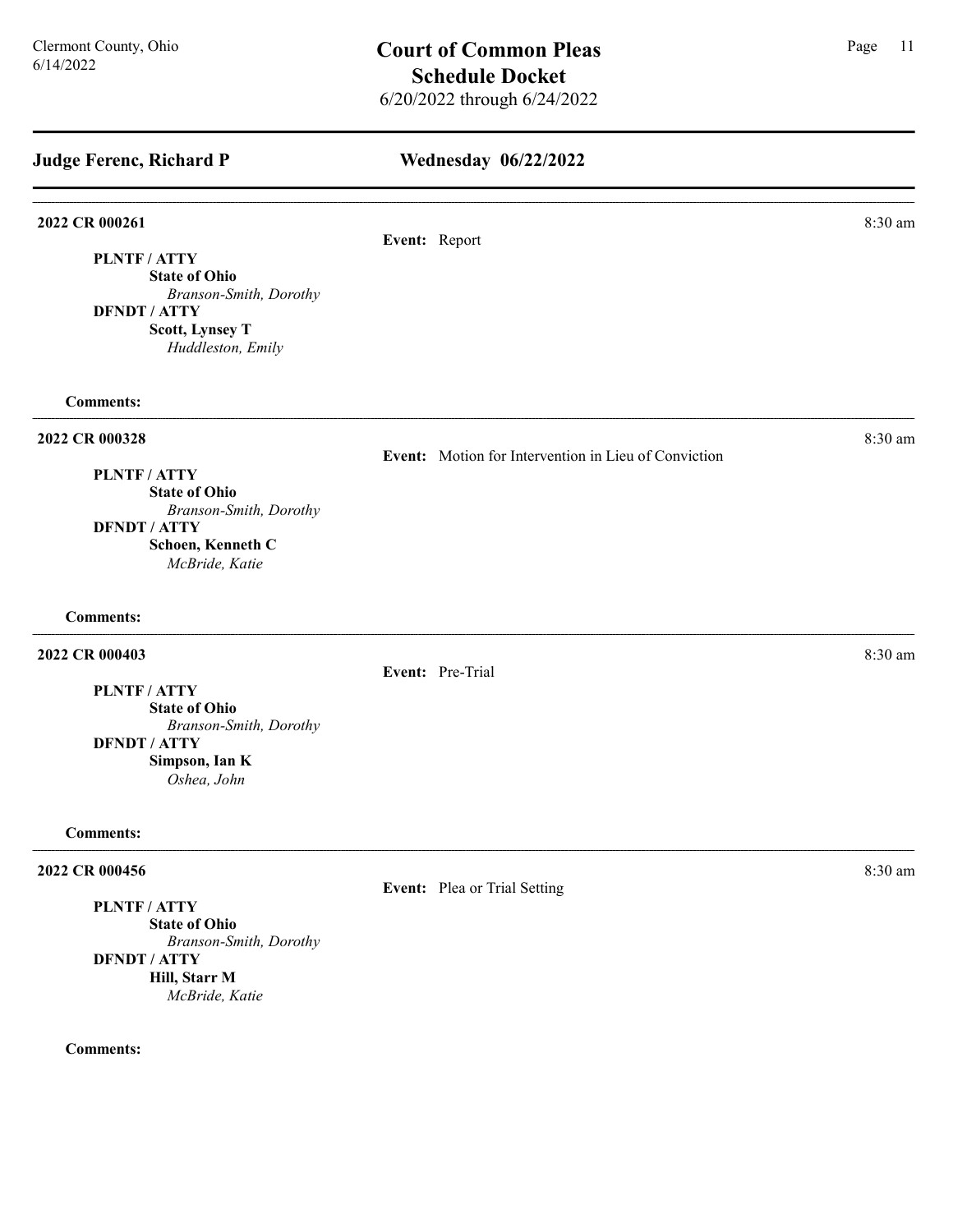| <b>Judge Ferenc, Richard P</b>                                                                                                                                       | Wednesday 06/22/2022 |         |
|----------------------------------------------------------------------------------------------------------------------------------------------------------------------|----------------------|---------|
| 2022 CR 000491                                                                                                                                                       | Event: Pre-Trial     | 8:30 am |
| PLNTF / ATTY<br><b>State of Ohio</b><br>Branson-Smith, Dorothy<br><b>DFNDT / ATTY</b><br><b>Branch</b> , Susan<br>McBride, Katie                                     |                      |         |
| <b>Comments:</b>                                                                                                                                                     |                      |         |
| 2022 CR 000497<br>PLNTF / ATTY<br><b>State of Ohio</b><br>Branson-Smith, Dorothy<br><b>DFNDT / ATTY</b><br>Benge JR, Michael<br>Mabjish, Ameer E<br>Schubert, Daniel | Event: Pre-Trial     | 8:30 am |
| <b>Comments:</b>                                                                                                                                                     |                      |         |
| 2022 CR 000498<br>PLNTF / ATTY<br><b>State of Ohio</b><br>Branson-Smith, Dorothy<br><b>DFNDT / ATTY</b><br><b>Sargent, Jeffrey</b><br>McBride, Katie                 | Event: Pre-Trial     | 8:30 am |
| <b>Comments:</b>                                                                                                                                                     |                      |         |
| 2022 CR 000521                                                                                                                                                       |                      | 8:30 am |

PLNTF / ATTY

State of Ohio Branson-Smith, Dorothy DFNDT / ATTY Millette, Anna Maus, R Aaron

#### Comments:

Event: Pre-Trial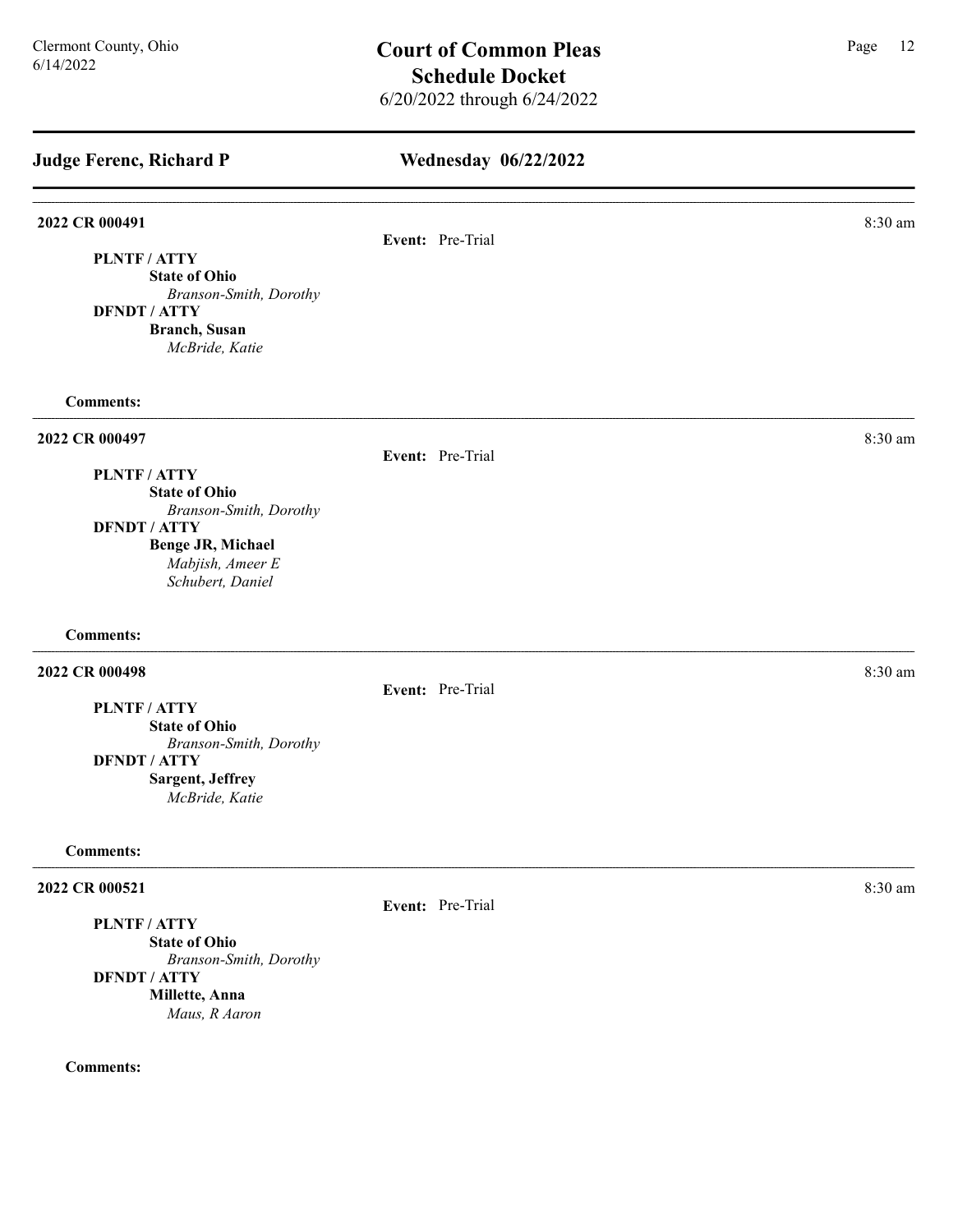#### Wednesday 06/22/2022

#### **2022 CR 000528** 8:30 am **8.30 am**

Event: Pre-Trial

PLNTF / ATTY State of Ohio

Branson-Smith, Dorothy DFNDT / ATTY Taylor, Annette M

Huddleston, Emily

Comments:

#### 2014 CR 000142 9:00 am

Event: Community Control Violation - Full Hearing

#### PLNTF / ATTY

State of Ohio Branson-Smith, Dorothy DFNDT / ATTY Wainscott, Anthony Michael

Hunt, James

Comments: amended CCV and supplemental CCV

#### 2022 CR 000010 9:00 am 9:00 9:00 am 9:00 9:00 am 9:00 9:00 am 9:00 9:00 am 9:00 9:00 am 9:00 9:00 am 9:00 9:00 am 9:00 am 9:00 9:00 am 9:00 9:00 am 9:00 9:00 am 9:00 9:00 am 9:00 9:00 am 9:00 9:00 am 9:00 9:00 am 9:00 9:00

Event: Plea

State of Ohio PLNTF / ATTY DFNDT / ATTY Hodge, Jeffrey A

#### Comments:

#### 2022 CR 000218 9:00 am 9:00 am 9:00 am 9:00 am 9:00 am 9:00 am 9:00 am 9:00 am 9:00 am 9:00 am 9:00 am 9:00 am 9:00 am 9:00 am 9:00 am 9:00 am 9:00 am 9:00 am 9:00 am 9:00 am 9:00 am 9:00 am 9:00 am 9:00 am 9:00 am 9:00 am

#### PLNTF / ATTY

State of Ohio Branson-Smith, Dorothy DFNDT / ATTY Sturgeon, Brandon L Herking, Robert A

Comments:

Event: Final Pre-Trial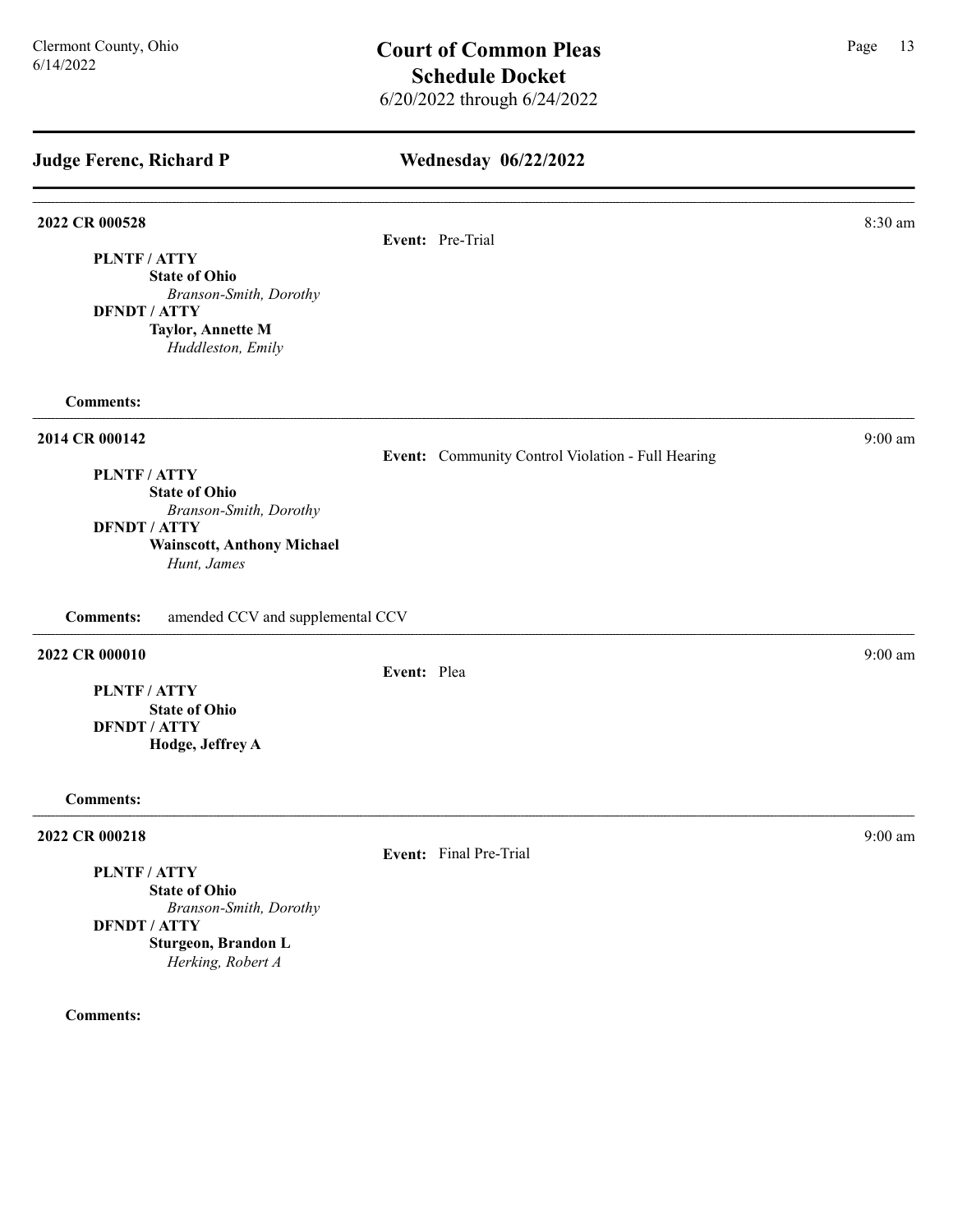## Wednesday 06/22/2022

#### **2021 CVH 00229** 11:30 am

#### Event: Scheduling Conference

#### PLNTF / ATTY

Costa, Shannon Heyman, D. Andrew

## DFNDT / ATTY

Frisby Construction LLC Janszen, August T Frisby SR, David Brian Janszen, August T Frisby JR, David Brian Janszen, August T Frisby, Joshua D Janszen, August T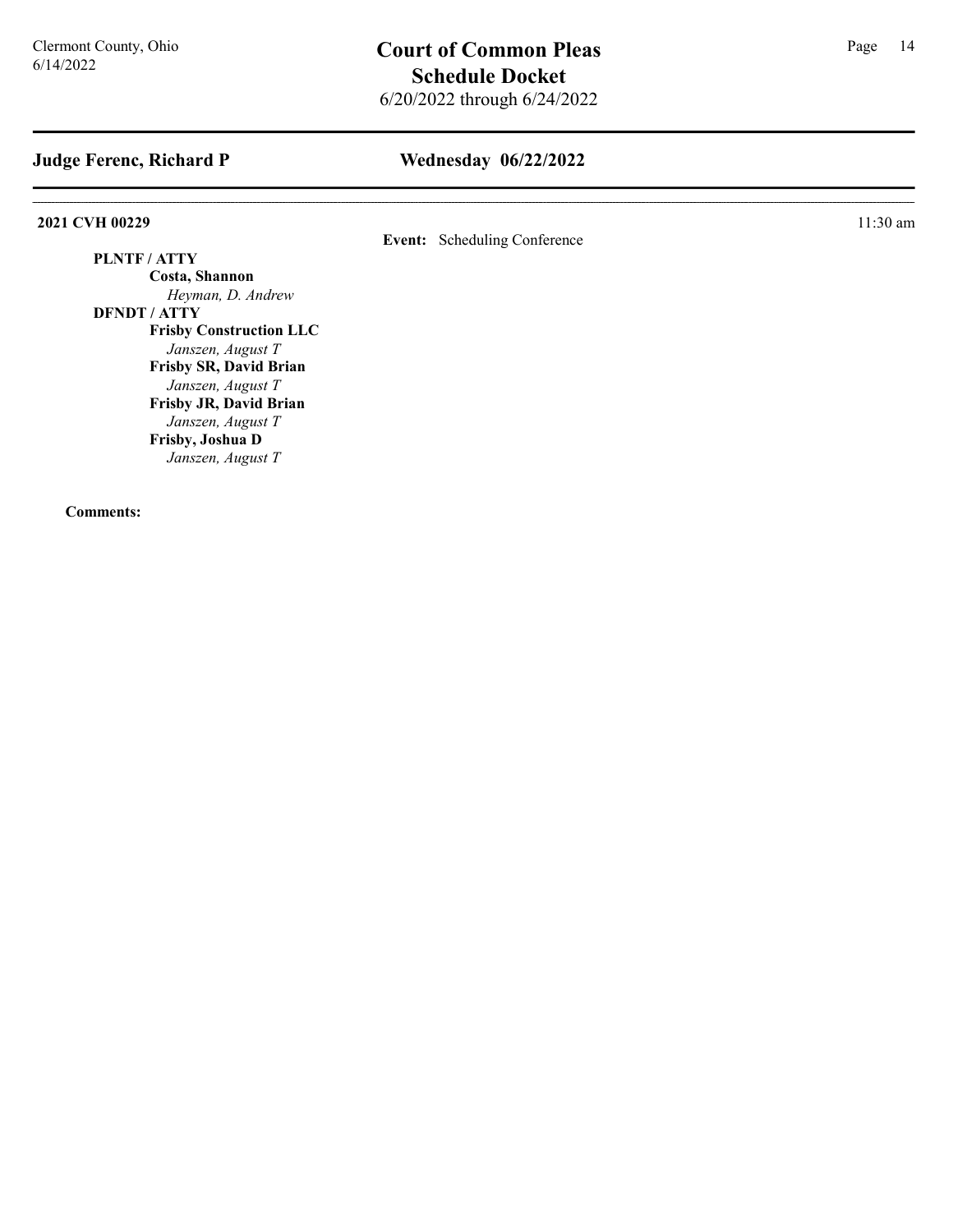Thursday 06/23/2022

**2019 CR 000111** 8:30 am **8:30 am** Event: Community Control Violation PLNTF / ATTY State of Ohio Branson-Smith, Dorothy DFNDT / ATTY Calvert, John Ernest Hunt, James Comments: 2019 CR 001094 8:30 am Event: Sentencing on Community Control Violation PLNTF / ATTY State of Ohio Branson-Smith, Dorothy DFNDT / ATTY Jamison, Keith Robert Hunt, James A Comments: **2020 CR 000580** 8:30 am **8:30 am** Event: Report PLNTF / ATTY State of Ohio Branson-Smith, Dorothy DFNDT / ATTY Dorton, Kristen Sue Ballard, Amelia Comments: w/22 CR 66 **2020 CR 000661** 8:30 am **8:30 am** Event: Sentencing on Community Control Violation PLNTF / ATTY State of Ohio Branson-Smith, Dorothy DFNDT / ATTY Rebensdorf, James L Hunt, James Comments: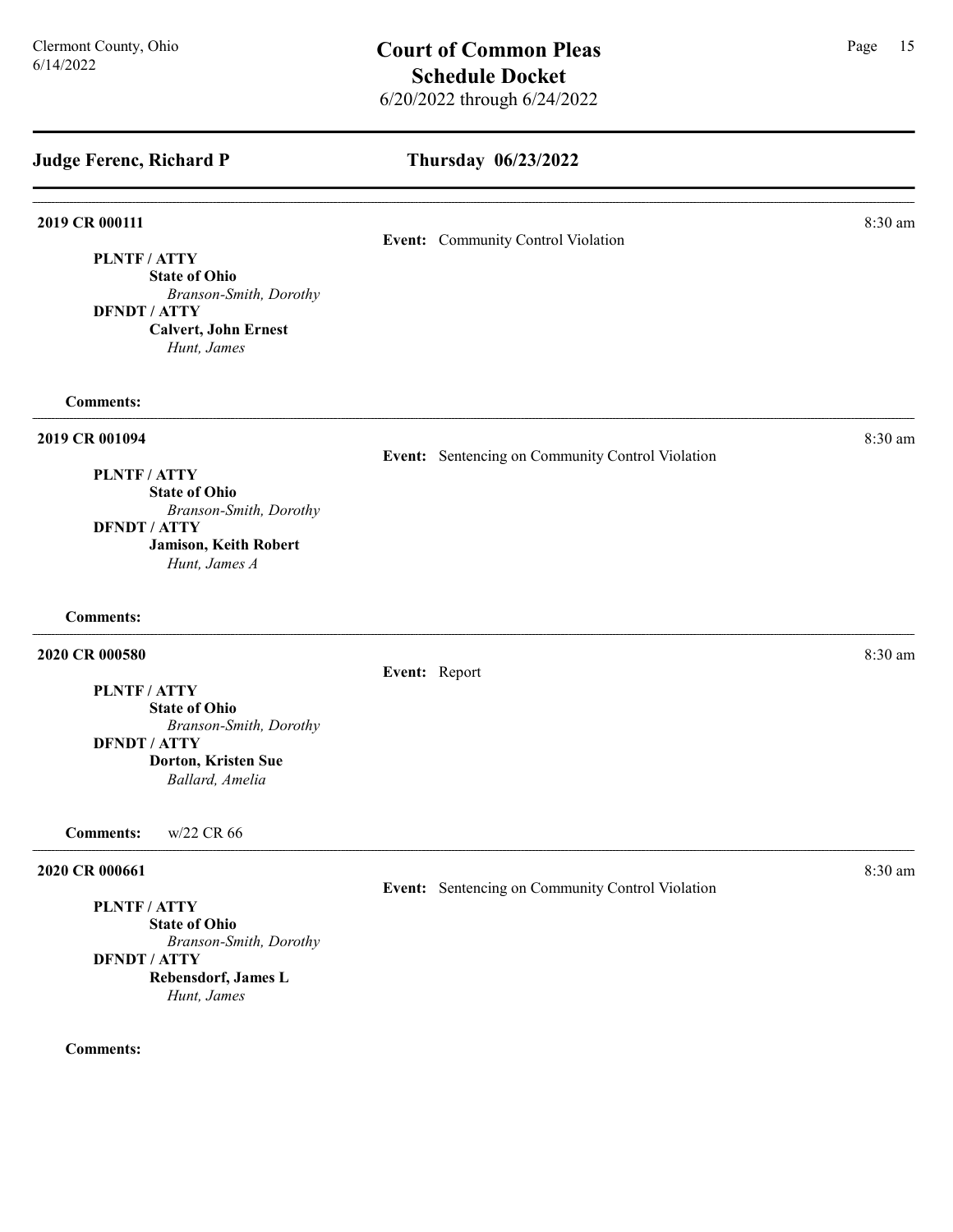| <b>Judge Ferenc, Richard P</b>                 | Thursday 06/23/2022          |         |
|------------------------------------------------|------------------------------|---------|
| 2020 CR 000777                                 | Event: Plea or Trial Setting | 8:30 am |
| PLNTF / ATTY                                   |                              |         |
| <b>State of Ohio</b><br>Branson-Smith, Dorothy |                              |         |
| <b>DFNDT / ATTY</b>                            |                              |         |
| <b>Stein, Robert James</b>                     |                              |         |
| Graman, Nicholas D                             |                              |         |
| <b>Comments:</b>                               |                              |         |
| 2021 CR 000124                                 |                              | 8:30 am |
| <b>PLNTF/ATTY</b>                              | Event: Report                |         |
| <b>State of Ohio</b>                           |                              |         |
| Branson-Smith, Dorothy                         |                              |         |
| <b>DFNDT / ATTY</b>                            |                              |         |
| Hail, Melissa                                  |                              |         |
| Parker JR, William Thomas                      |                              |         |
| <b>Comments:</b><br>w/21 CR 1017               |                              |         |
| 2021 CR 001017                                 |                              | 8:30 am |
|                                                | Event: Report                |         |
| PLNTF / ATTY                                   |                              |         |
| <b>State of Ohio</b><br>Branson-Smith, Dorothy |                              |         |
| <b>DFNDT / ATTY</b>                            |                              |         |
| Hail, Melissa Renee                            |                              |         |
| Parker JR, William Thomas                      |                              |         |
| <b>Comments:</b><br>w/21 CR 124                |                              |         |
| 2022 CR 000066                                 |                              | 8:30 am |
|                                                | Event: Report                |         |
| PLNTF / ATTY                                   |                              |         |
| <b>State of Ohio</b>                           |                              |         |
| Branson-Smith, Dorothy<br><b>DFNDT / ATTY</b>  |                              |         |
| Dorton, Kristen Sue                            |                              |         |
|                                                |                              |         |

Ballard, Amelia

Comments: w/20 CR 580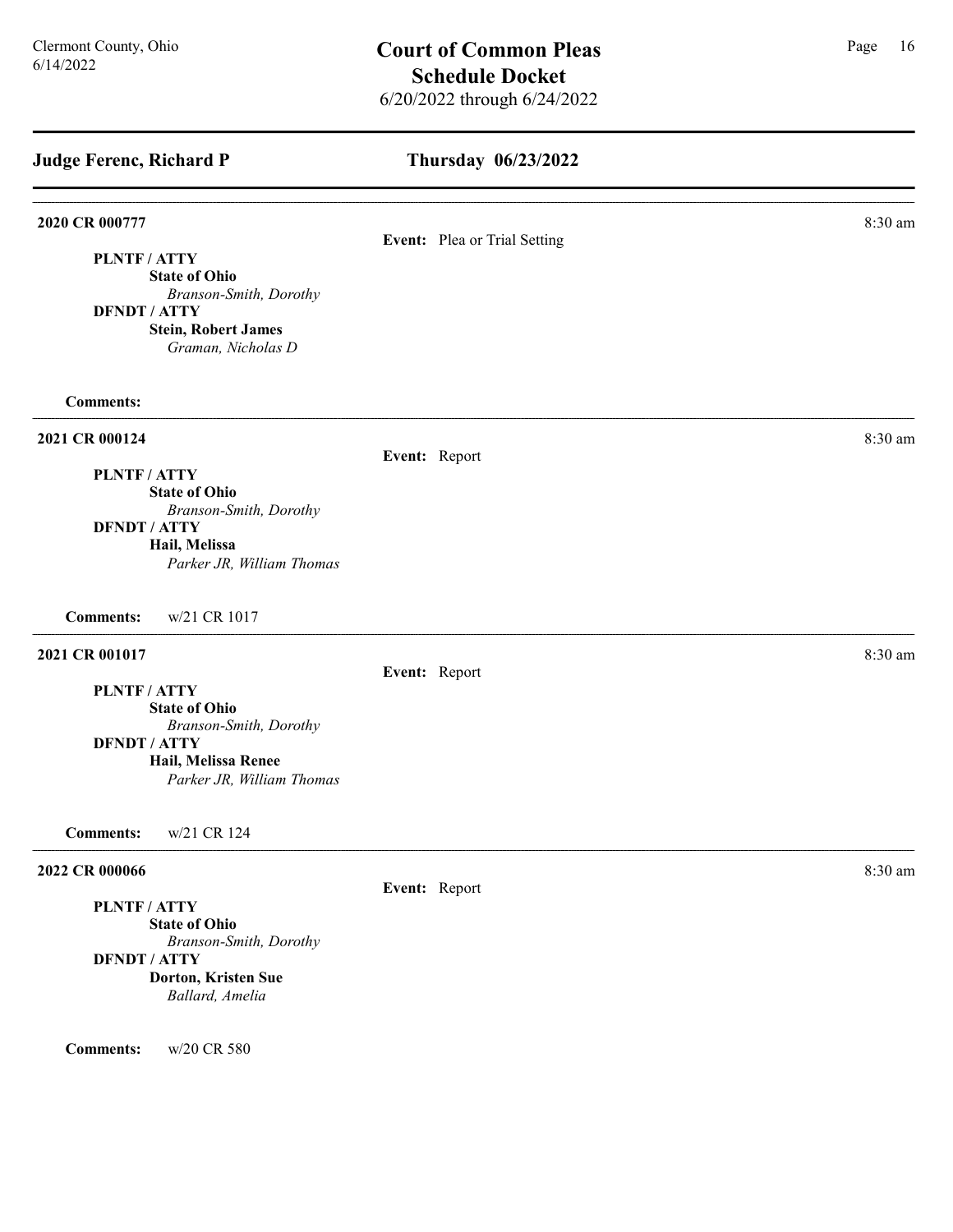## Thursday 06/23/2022

#### **2022 CR 000133** 8:30 am **8.30 am**

PLNTF / ATTY

State of Ohio Branson-Smith, Dorothy

DFNDT / ATTY

Moore, Casey Breann Parker JR, William Thomas

Comments:

2022 CR 000217 8:30 am and 2022 CR 000217

Event: Motion for Intervention in Lieu of Conviction

Event: Motion for Intervention in Lieu of Conviction

PLNTF / ATTY

State of Ohio Branson-Smith, Dorothy

DFNDT / ATTY

Lewis, Joshua E Parker JR, William Thomas

Comments:

#### **2022 CR 000240** 8:30 am **8:30 am**

Event: Plea or Trial Setting

PLNTF / ATTY

State of Ohio Branson-Smith, Dorothy DFNDT / ATTY Cox, Jacob Daniel Ballard, Amelia

#### Comments:

#### 2022 CR 000470 8:30 am 2022 CR 000470

PLNTF / ATTY

State of Ohio Branson-Smith, Dorothy DFNDT / ATTY Robinson, Guy W Rapp, William J

#### Comments:

Event: Pre-Trial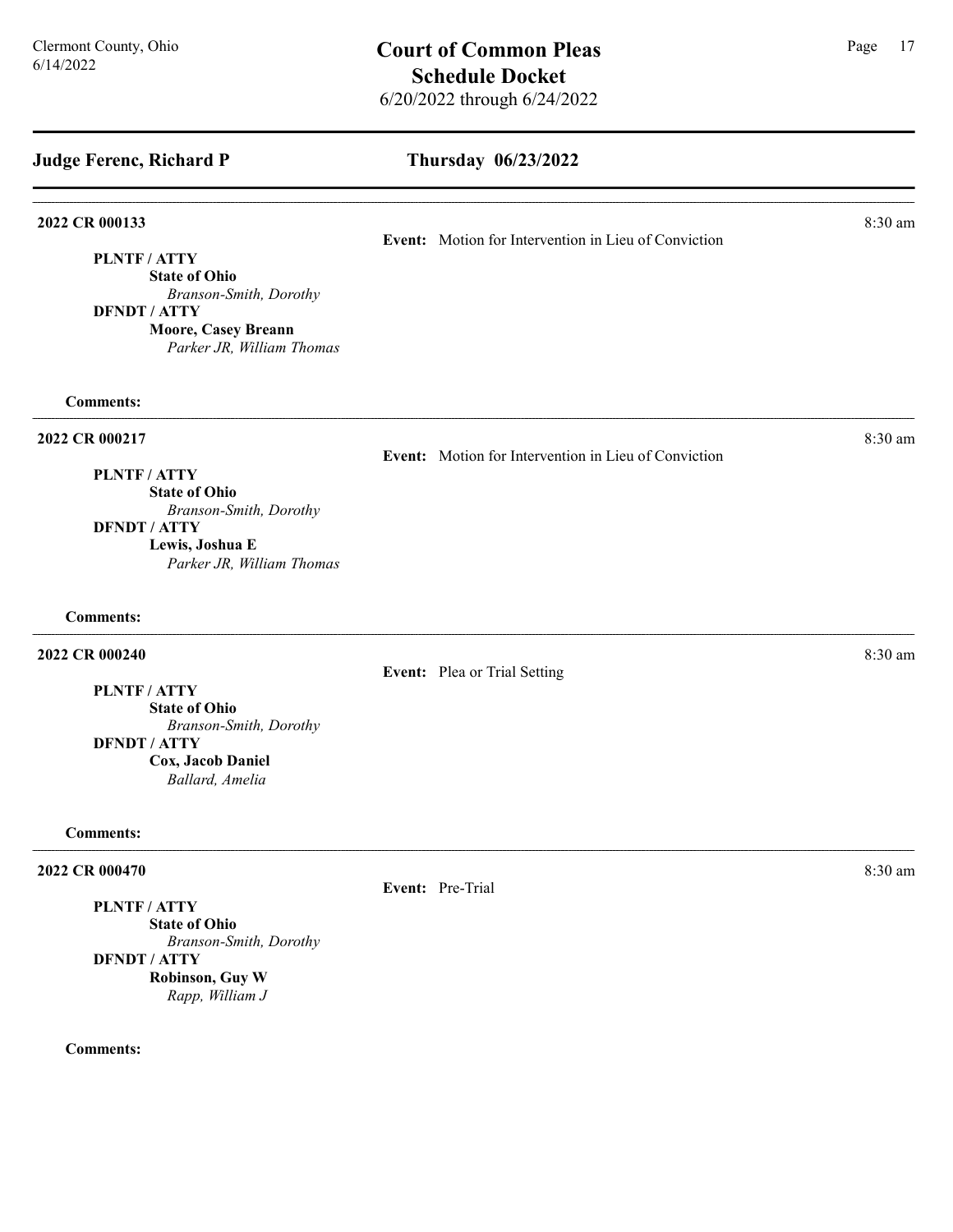## $C$ ermont County, Ohio **Court of Common Pleas** Page 18 Schedule Docket 6/20/2022 through 6/24/2022

## Judge Ferenc, Richard P

#### Thursday 06/23/2022

**2019 CR 000464** 9:00 am **9:00 am** 

Event: Violation of Intervention in Lieu of Conviction

PLNTF / ATTY State of Ohio Branson-Smith, Dorothy DFNDT / ATTY Meredith, Troy Lee Hunt, James

#### Comments:

#### 2021 CVH 00438 9:00 am

Event: Scheduling Conference

PLNTF / ATTY Total Quality Logistics LLC Berry, Alexandra M Kulka, Kellie A DFNDT / ATTY

Kenealy, Michael Patrick Hurley ESQ, Dustin R Langendorf, James P Hoots, Ryan Douglas Hoots, Douglas L King, Zachary Seth Broadhead Logistics Group LLC

#### Comments:

#### 2022 CVH 00164 9:00 am and 2022 CVH 00164

PLNTF / ATTY Duke Energy Ohio Inc Pieczonka, Nicholas J DFNDT / ATTY Boswell, Jordan K Kenter, Aaron E Stahler, Clinton Boswell, Kayla M Kenter, Aaron E Stahler, Clinton Fairway Independent

Comments: with: 22cvh166; 22cvh167; 22cvh168; 22cvh169; 22cvh170; 22cvh171.

Event: Scheduling Conference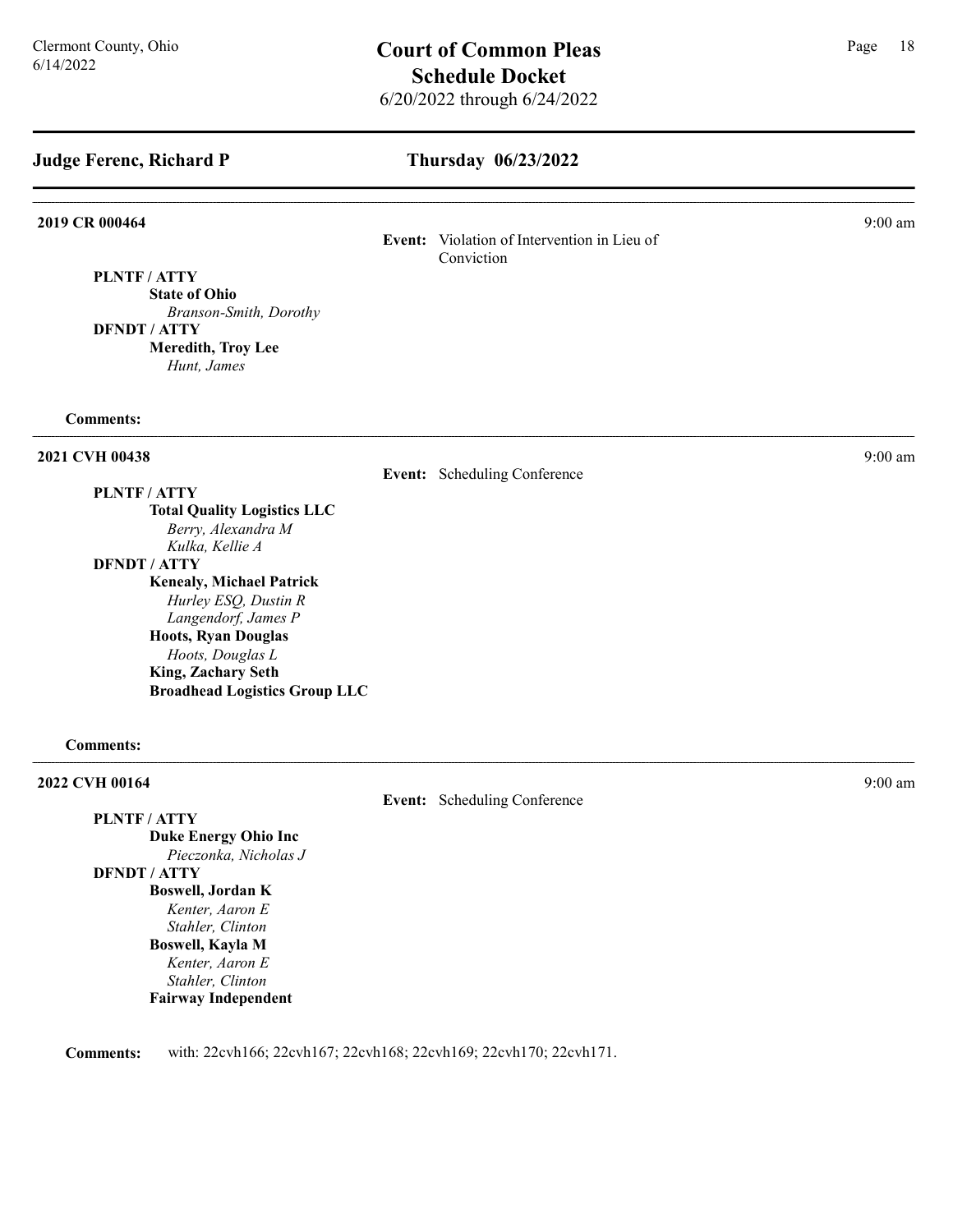#### Thursday 06/23/2022

2022 CVH 00166 9:00 am 9:00 9:00 am 9:00 9:00 am 9:00 9:00 am 9:00 9:00 am 9:00 9:00 am 9:00 9:00 am 9:00 9:00 am 9:00 am 9:00 9:00 am 9:00 am 9:00 am 9:00 am 9:00 am 9:00 am 9:00 am 9:00 am 9:00 am 9:00 am 9:00 am 9:00 am

Event: Scheduling Conference

Duke Energy Ohio Inc Pieczonka, Nicholas J

DFNDT / ATTY

PLNTF / ATTY

Nienaber, Randy J Kenter, Aaron E Stahler, Clinton Fifth Third Bank National Association Leaman, William P

Forcht Bank NA

Comments: with 22cvh164, 167, 168, 169, 170 and 171.

2022 CVH 00167 9:00 am 9:00 9:00 am 9:00 9:00 am 9:00 9:00 am 9:00 9:00 am 9:00 9:00 am 9:00 9:00 am 9:00 9:00 am 9:00 am 9:00 9:00 am 9:00 9:00 am 9:00 9:00 am 9:00 9:00 am 9:00 9:00 am 9:00 9:00 9:00 9:00 9:00 9:00 9:00

Event: Scheduling Conference

PLNTF / ATTY

Duke Energy Ohio Inc Pieczonka, Nicholas J DFNDT / ATTY Edelberger, Susan G Kenter, Aaron E Stahler, Clinton Edelberger, Charles W

Comments: with 164, 166, 167, 169, 170 and 171

#### 2022 CVH 00168 9:00 am 9:00 am 6 9:00 am 6 9:00 am 6 9:00 am 6 9:00 am 6 9:00 am 6 9:00 am 6 9:00 am 6 9:00 am

Event: Scheduling Conference

PLNTF / ATTY Duke Energy Ohio Inc Pieczonka, Nicholas J DFNDT / ATTY Olson, Kathy Lynn Kenter, Aaron E Stahler, Clinton Olson, Robert P Tate Monroe Water Assn Inc Lembke, Raymond

Comments: with 164, 166, 167, 169, 170 and 171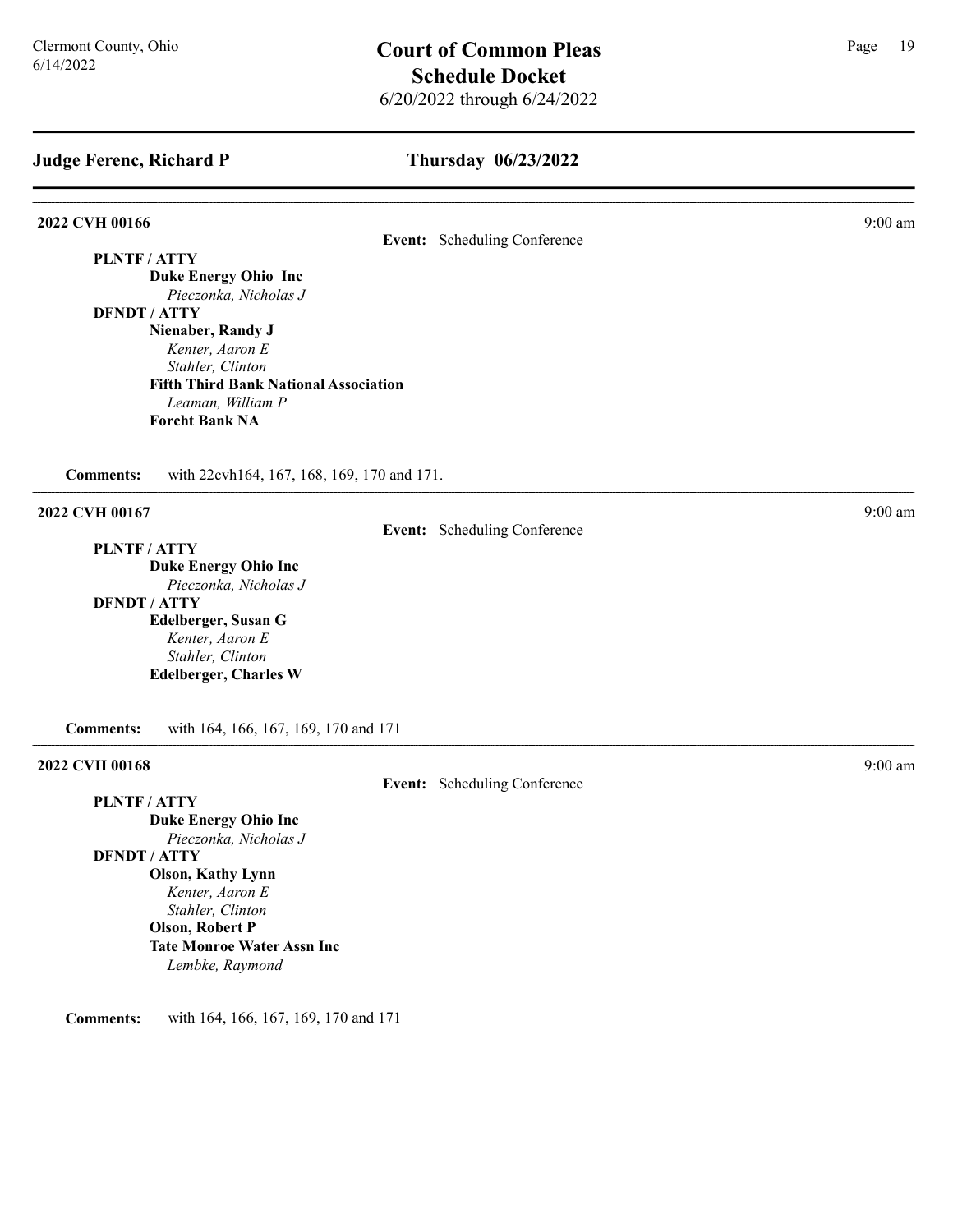#### Thursday 06/23/2022

#### **2022 CVH 00169** 9:00 am **9:00 am**

Event: Scheduling Conference

#### PLNTF / ATTY

Duke Energy Ohio Inc Pieczonka, Nicholas J

## DFNDT / ATTY

Howell, Elizabeth M Kenter, Aaron E Stahler, Clinton

#### Howell, Dale L

Kenter, Aaron E Stahler, Clinton Clermont County Board of Commissioners Lembke, Raymond

Comments: with 164, 166, 167, 168, 170 and 171

## 2022 CVH 00170 9:00 am 9:00 9:00 am 9:00 9:00 am 9:00 9:00 am 9:00 9:00 am 9:00 9:00 am 9:00 9:00 am 9:00 9:00 am 9:00 am 9:00 9:00 am 9:00 9:00 am 9:00 9:00 am 9:00 9:00 am 9:00 9:00 am 9:00 9:00 am 9:00 9:00 am 9:00 9:00

Event: Scheduling Conference

#### PLNTF / ATTY Duke Energy Ohio Inc Pieczonka, Nicholas J DFNDT / ATTY Cooney, Angela M Kenter, Aaron E Stahler, Clinton Cooney, Anthony S Kenter, Aaron E Stahler, Clinton Tate Monroe Water Assn Inc Lembke, Raymond Freedom Mortgage Corporation Purtell, William L Huntington Bancshares Incorporated Algie, Glenn E

Comments: with 22cvh164, 166, 167, 168, 169 and 171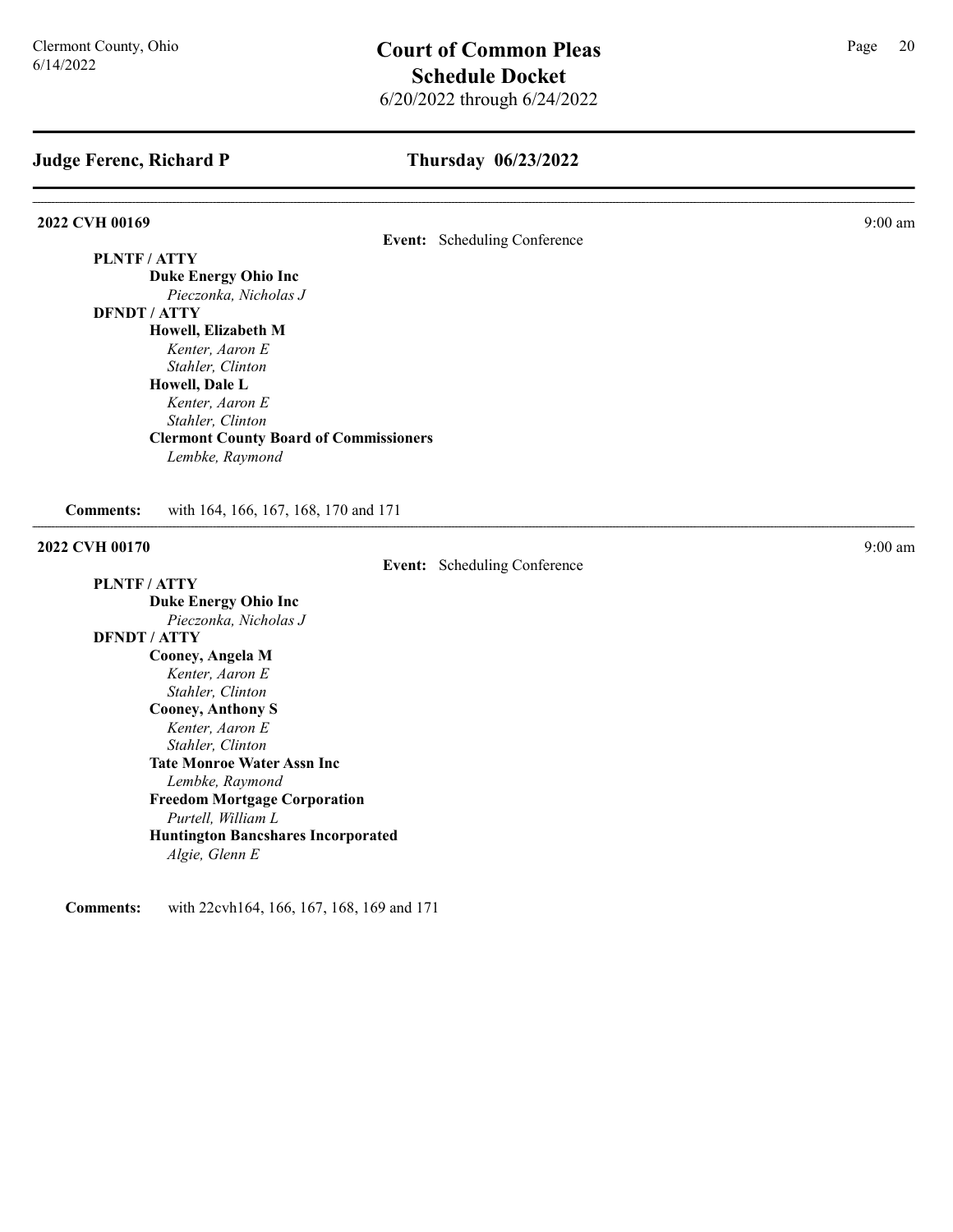## Thursday 06/23/2022

#### **2022 CVH 00171** 9:00 am 9:00 am 9:00 am 9:00 am 9:00 am 9:00 am 9:00 am 9:00 am 9:00 am 9:00 am 9:00 am 9:00 am 9:00 am 9:00 am 9:00 am 9:00 am 9:00 am 9:00 am 9:00 am 9:00 am 9:00 am 9:00 am 9:00 am 9:00 am 9:00 am 9:00

Event: Scheduling Conference

#### PLNTF / ATTY Duke Energy Ohio Inc

Pieczonka, Nicholas J DFNDT / ATTY

Tuck, Matthew Kenter, Aaron E Stahler, Clinton Tuck, Rebecca L

Kenter, Aaron E Stahler, Clinton Board of County Commissioners Shrive, Brian C Clermont County Board of Shrive, Brian C

Comments: with 22 cvh 164, 166, 167, 168, 169, and 170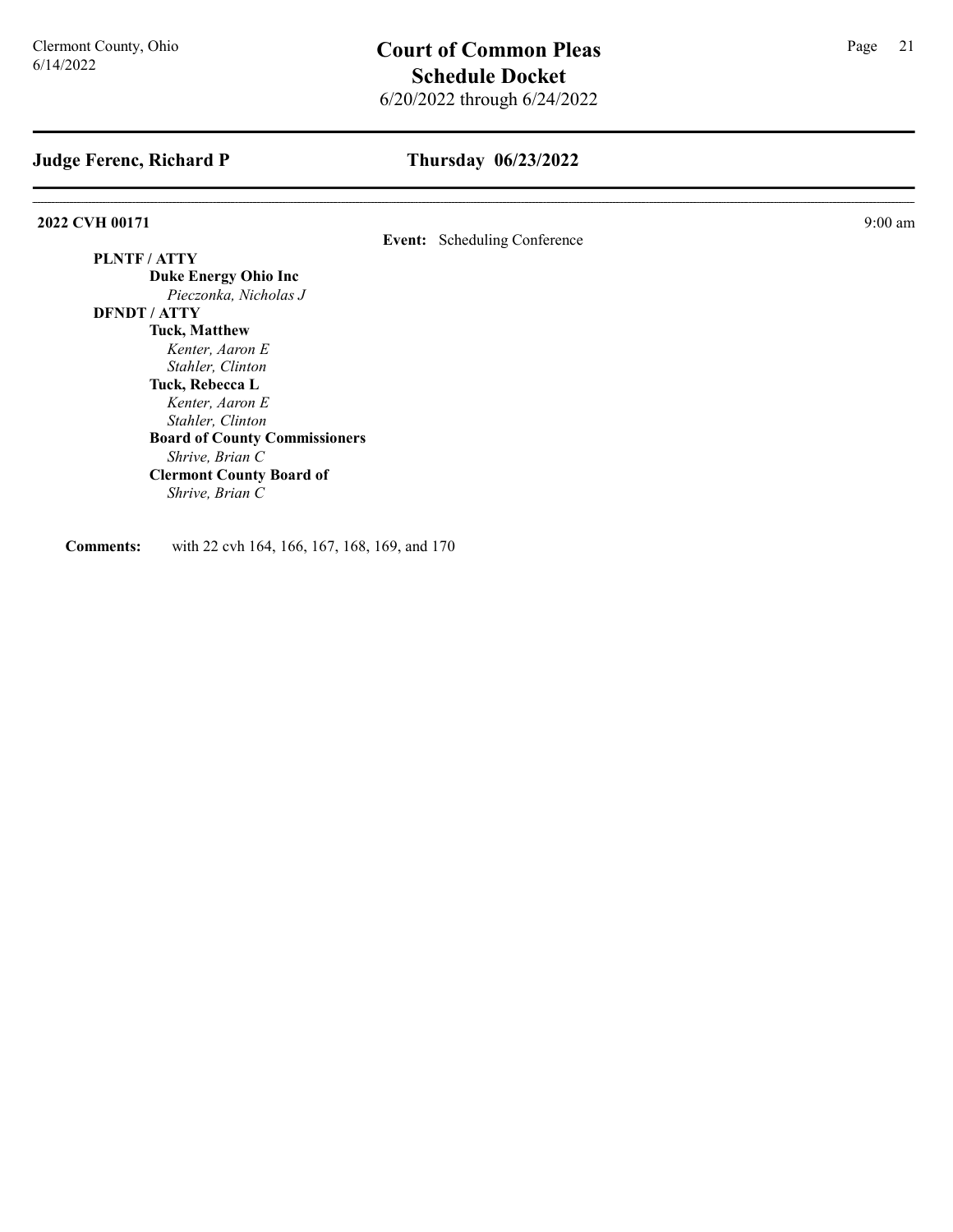## Friday 06/24/2022

| 2017 CR 000652                                   |                                                  | 8:30 am |
|--------------------------------------------------|--------------------------------------------------|---------|
|                                                  | Event: Sentencing on Community Control Violation |         |
| PLNTF / ATTY<br><b>State of Ohio</b>             |                                                  |         |
| Branson-Smith, Dorothy                           |                                                  |         |
| <b>DFNDT / ATTY</b>                              |                                                  |         |
| <b>Powell, Candace Irene</b>                     |                                                  |         |
| Hunt, James                                      |                                                  |         |
| <b>Comments:</b>                                 |                                                  |         |
| 2019 CR 001219                                   |                                                  | 8:30 am |
|                                                  | Event: Sentencing on Community Control Violation |         |
| PLNTF / ATTY                                     |                                                  |         |
| <b>State of Ohio</b>                             |                                                  |         |
| Branson-Smith, Dorothy                           |                                                  |         |
| <b>DFNDT / ATTY</b><br>Holtzclaw, Joseph Chester |                                                  |         |
| Hunt, James                                      |                                                  |         |
| <b>Comments:</b>                                 |                                                  |         |
| 2020 CR 000814                                   |                                                  | 8:30 am |
|                                                  | Event: Card Review                               |         |
| PLNTF / ATTY                                     |                                                  |         |
| <b>State of Ohio</b>                             |                                                  |         |
| Branson-Smith, Dorothy                           |                                                  |         |
| <b>DFNDT / ATTY</b>                              |                                                  |         |
| Meyer, Jessica M                                 |                                                  |         |
| McBride, Katie                                   |                                                  |         |
| <b>Comments:</b>                                 |                                                  |         |
| 2020 CR 001009                                   |                                                  | 8:30 am |
|                                                  | Event: Sentencing                                |         |
| PLNTF / ATTY                                     |                                                  |         |
| <b>State of Ohio</b>                             |                                                  |         |
| Branson-Smith, Dorothy<br><b>DFNDT / ATTY</b>    |                                                  |         |
|                                                  |                                                  |         |

Collins, Angela R Hunt, James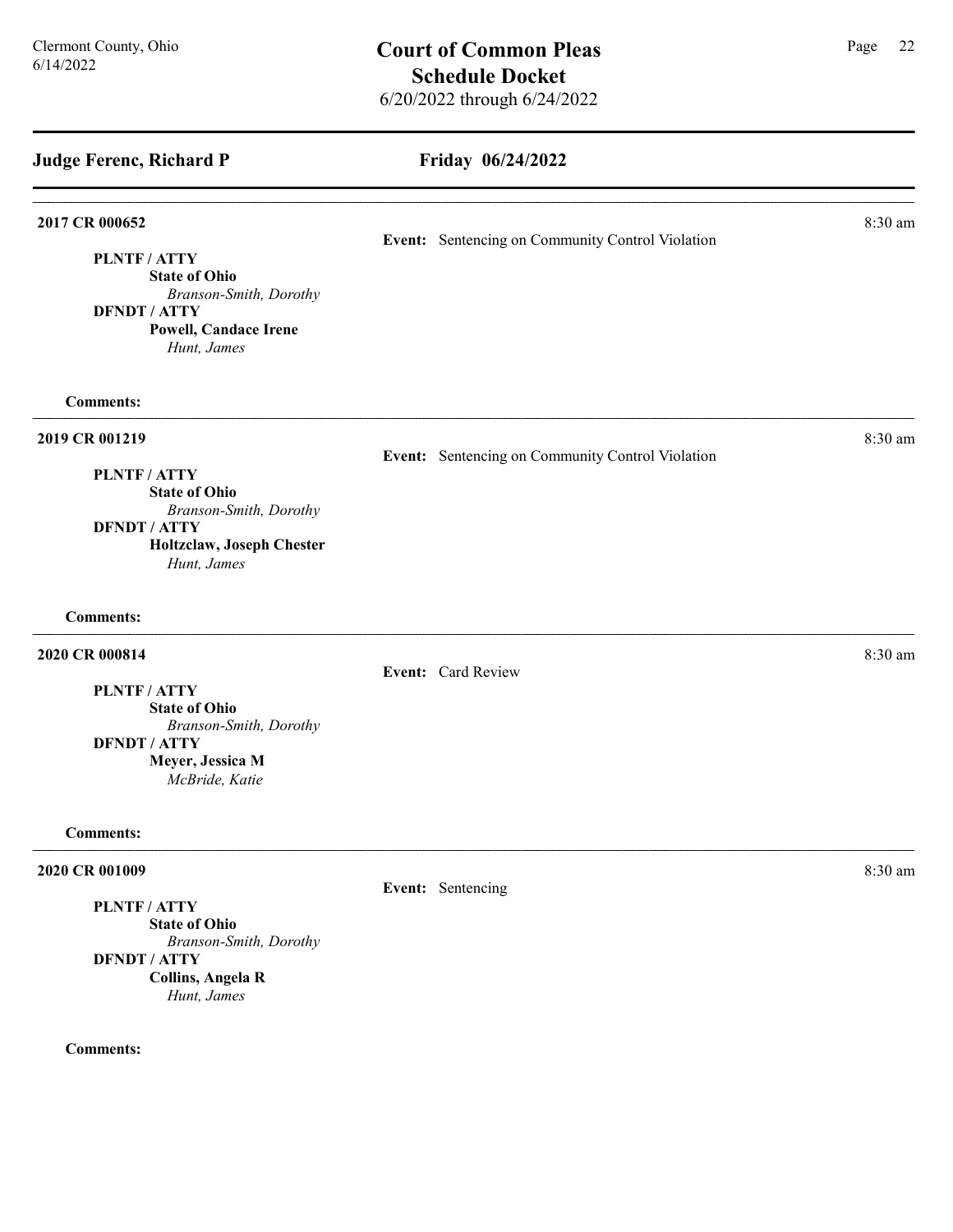| <b>Judge Ferenc, Richard P</b>                 | Friday 06/24/2022  |         |
|------------------------------------------------|--------------------|---------|
| 2020 CR 001066                                 | Event: Sentencing  | 8:30 am |
| PLNTF / ATTY                                   |                    |         |
| <b>State of Ohio</b><br>Branson-Smith, Dorothy |                    |         |
| <b>DFNDT / ATTY</b>                            |                    |         |
| Phelps, Stephen R                              |                    |         |
| McBride, Katie                                 |                    |         |
| <b>Comments:</b><br>w/22 CR 348                |                    |         |
| 2021 CR 000136                                 |                    | 8:30 am |
| PLNTF / ATTY                                   | Event: Card Review |         |
| <b>State of Ohio</b>                           |                    |         |
| Branson-Smith, Dorothy<br><b>DFNDT / ATTY</b>  |                    |         |
| Nagle, Denise L                                |                    |         |
| <b>Comments:</b>                               |                    |         |
| 2021 CR 000318                                 |                    | 8:30 am |
|                                                | Event: Card Review |         |
| PLNTF / ATTY<br><b>State of Ohio</b>           |                    |         |
| Branson-Smith, Dorothy                         |                    |         |
| <b>DFNDT / ATTY</b>                            |                    |         |
| Meyer, Jessica M                               |                    |         |
| McBride, Katie                                 |                    |         |
| <b>Comments:</b>                               |                    |         |
| 2021 CR 000555                                 |                    | 8:30 am |
| PLNTF / ATTY                                   | Event: Pre-Trial   |         |
| <b>State of Ohio</b>                           |                    |         |
| Branson-Smith, Dorothy                         |                    |         |
| <b>DFNDT / ATTY</b><br>Rose, Jacob             |                    |         |
| McBride, Katie                                 |                    |         |
|                                                |                    |         |

Comments: w/21 CR 754, 22 CR 16, 22 CR 273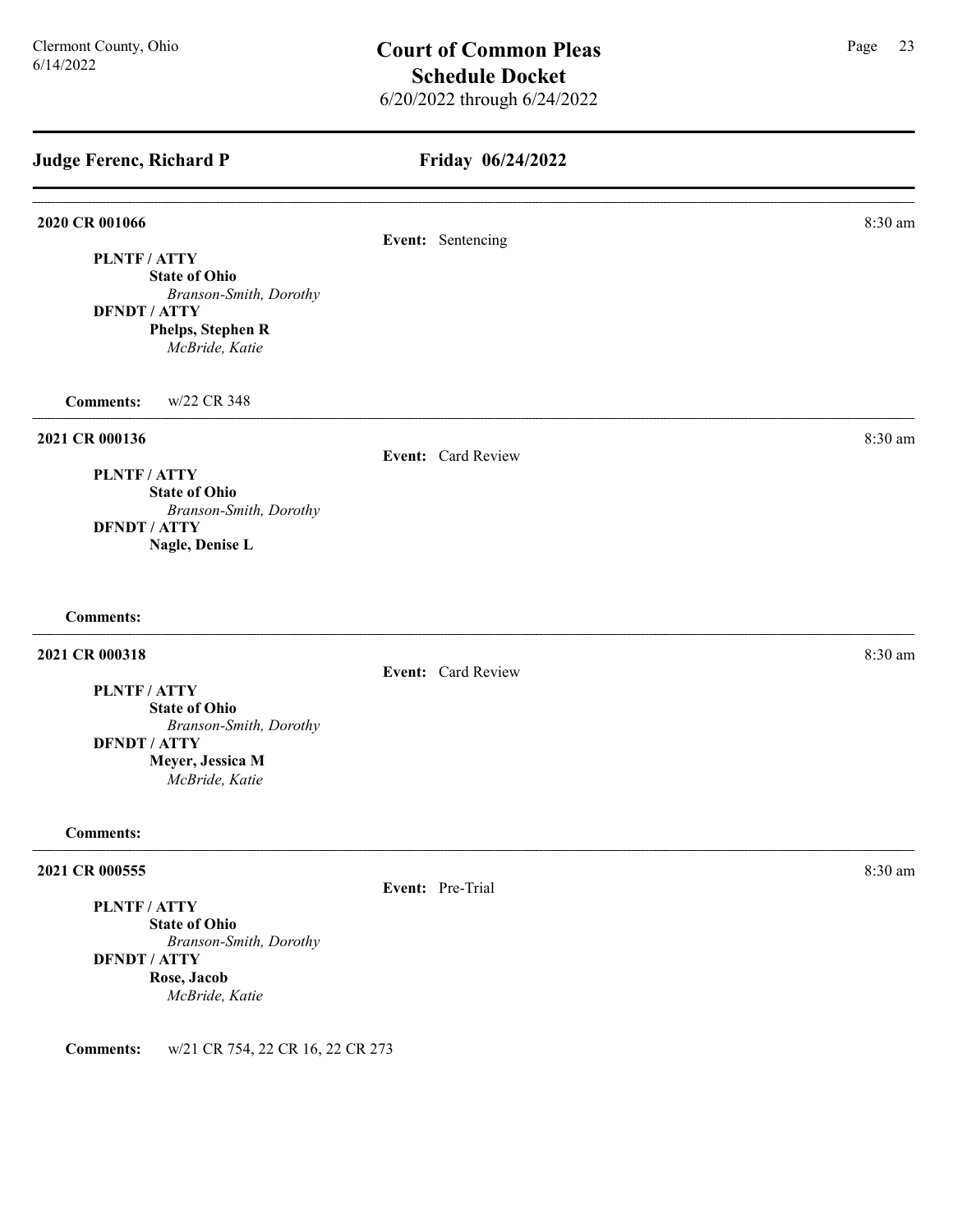## Friday 06/24/2022

#### **2021 CR 000754** 8:30 am **8.30 am**

Event: Pre-Trial

PLNTF / ATTY State of Ohio Branson-Smith, Dorothy DFNDT / ATTY Rose, Jacob P

McBride, Katie

Comments: w/21 CR 555, 22 CR 16, 22 CR 273.

#### 2021 CR 000982 8:30 am

#### Event: Plea or Trial Setting

PLNTF / ATTY State of Ohio Branson-Smith, Dorothy DFNDT / ATTY Arnold, Austin J

Goodin, Steven P

#### Comments:

#### **2021 CR 000986** 8:30 am **8:30 am**

Event: Sentencing

PLNTF / ATTY

State of Ohio Branson-Smith, Dorothy DFNDT / ATTY Hornsby, Jaden C Croswell III, R Scott

#### Comments:

#### **2021 CVH 00488** 8:30 am **8:30 am**

Event: Scheduling Conference

PLNTF / ATTY West Bend Mutual Insurance Company Scott, John C DFNDT / ATTY GCD Detective Agency LLC Bornschlegel, Ann McDowell, Christopher R Commons of Eastgate Condominium Owners Ass Inc Hemmerle, Ryan F McDowell, Christopher R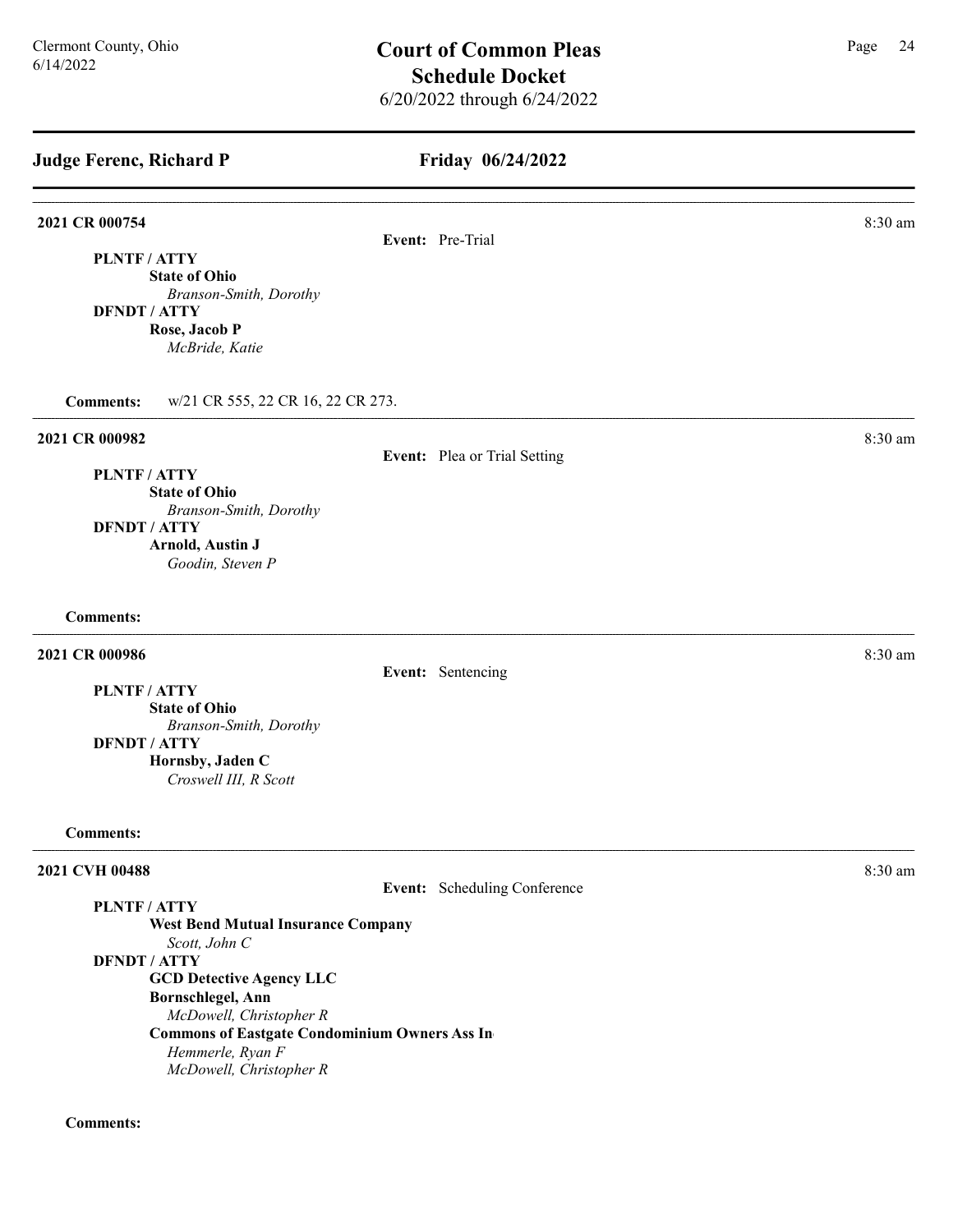PLNTF / ATTY

Friday 06/24/2022

**2021 CVH 00540** 8:30 am **8.30 am** 

U S Bank National Association Duplay, Crystal M DFNDT / ATTY Reaves, Ronald A

Comments:

## **2022 CR 000016** 8:30 am **8:30 am**

PLNTF / ATTY

Event: Pre-Trial

State of Ohio Branson-Smith, Dorothy DFNDT / ATTY Rose, Jacob McBride, Katie

Comments: w/21 CR 555, 21 CR 754, 22 CR 273

#### 2022 CR 000050 8:30 am 2022 CR 000050 8:30 am 2022 CR 000050 8:30 am 2022 CR 000050 8:30 am 2022 CR 000050 8:30 am 2022 CR 000050 8:30 am 2022 CR 000050 8:30 am 2022 CR 000050 8:30 am 2022 CR 000050 8:30 am 2022 CR 000050

Event: Plea or Trial Setting

PLNTF / ATTY State of Ohio Branson-Smith, Dorothy DFNDT / ATTY Shannon, Alexis Marie

McBride, Katie

#### Comments:

#### 2022 CR 000273 8:30 am

Event: Plea or Trial Setting

PLNTF / ATTY State of Ohio Branson-Smith, Dorothy DFNDT / ATTY Rose, Jacob P

McBride, Katie

Comments: w/21 CR 555, 21 CR 754, 22 CR 16

## Event: Dismissal Hearing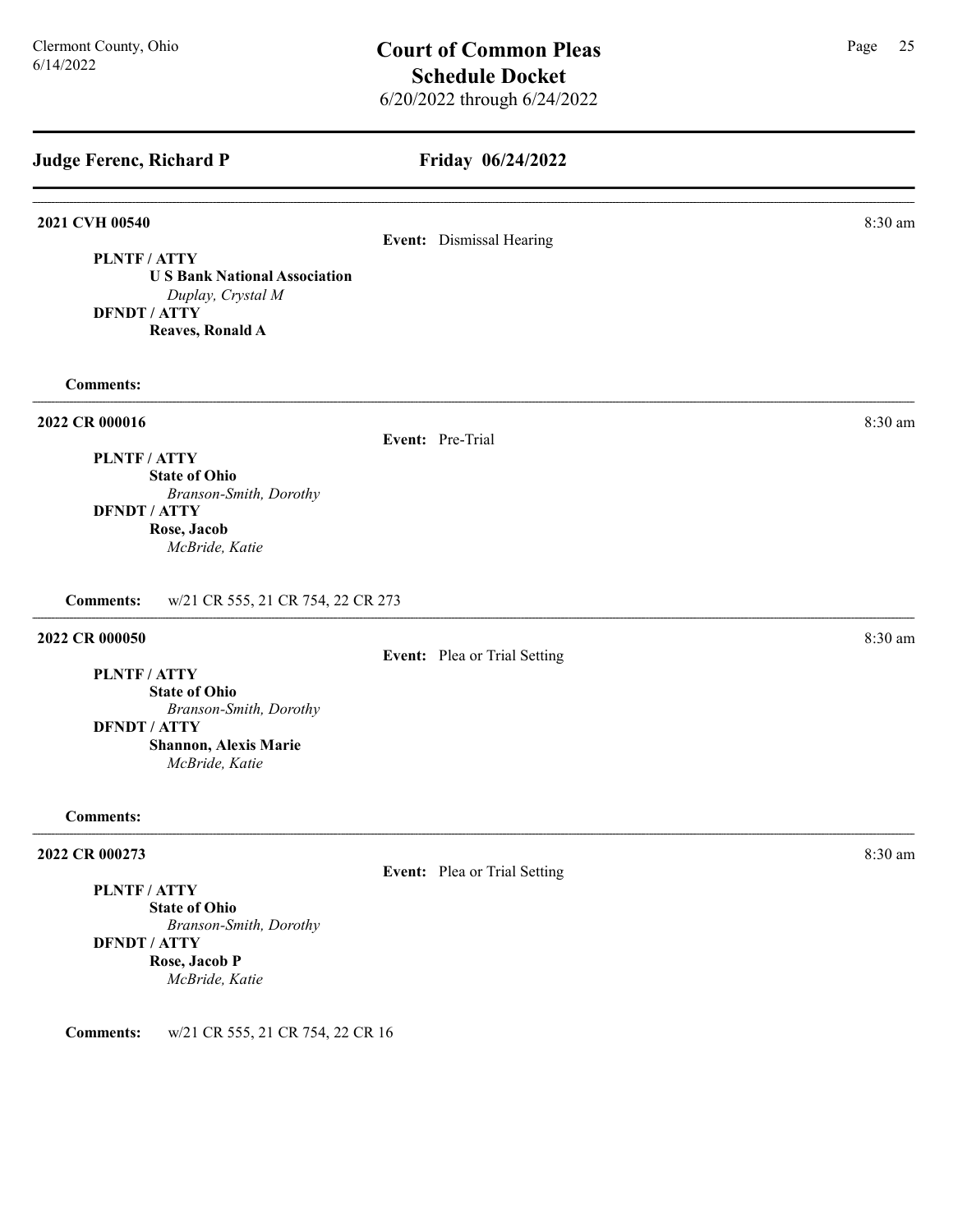| <b>Judge Ferenc, Richard P</b>                     | Friday 06/24/2022            |         |
|----------------------------------------------------|------------------------------|---------|
| 2022 CR 000348                                     | Event: Sentencing            | 8:30 am |
| PLNTF / ATTY                                       |                              |         |
| <b>State of Ohio</b>                               |                              |         |
| Branson-Smith, Dorothy                             |                              |         |
| <b>DFNDT / ATTY</b>                                |                              |         |
| Phelps, Stephen R<br>McBride, Katie                |                              |         |
| <b>Comments:</b><br>w/20 CR 1066                   |                              |         |
| 2022 CR 000437                                     |                              | 8:30 am |
|                                                    | Event: Pre-Trial             |         |
| PLNTF / ATTY                                       |                              |         |
| <b>State of Ohio</b>                               |                              |         |
| Branson-Smith, Dorothy                             |                              |         |
| <b>DFNDT / ATTY</b><br><b>Marlow, Thomas James</b> |                              |         |
| McBride, Katie                                     |                              |         |
| <b>Comments:</b>                                   |                              |         |
| 2022 CR 000462                                     |                              | 8:30 am |
|                                                    | Event: Pre-Trial             |         |
| <b>PLNTF/ATTY</b>                                  |                              |         |
| <b>State of Ohio</b>                               |                              |         |
| Branson-Smith, Dorothy<br><b>DFNDT / ATTY</b>      |                              |         |
| Salcedo, Kody Austin<br>McBride, Katie             |                              |         |
|                                                    |                              |         |
| <b>Comments:</b>                                   |                              |         |
| 2022 CVC 00029                                     |                              | 8:30 am |
|                                                    | Event: Scheduling Conference |         |
| PLNTF/ATTY                                         |                              |         |
| Harris, Katlyn                                     |                              |         |
| Foxx, Alexander R                                  |                              |         |
| Harris, Rose<br>Foxx, Alexander R                  |                              |         |
| Harris, Trysten                                    |                              |         |

Foxx, Alexander R DFNDT / ATTY Rogers, Jason

Progessive Direct Insurance Co Riker, J Timothy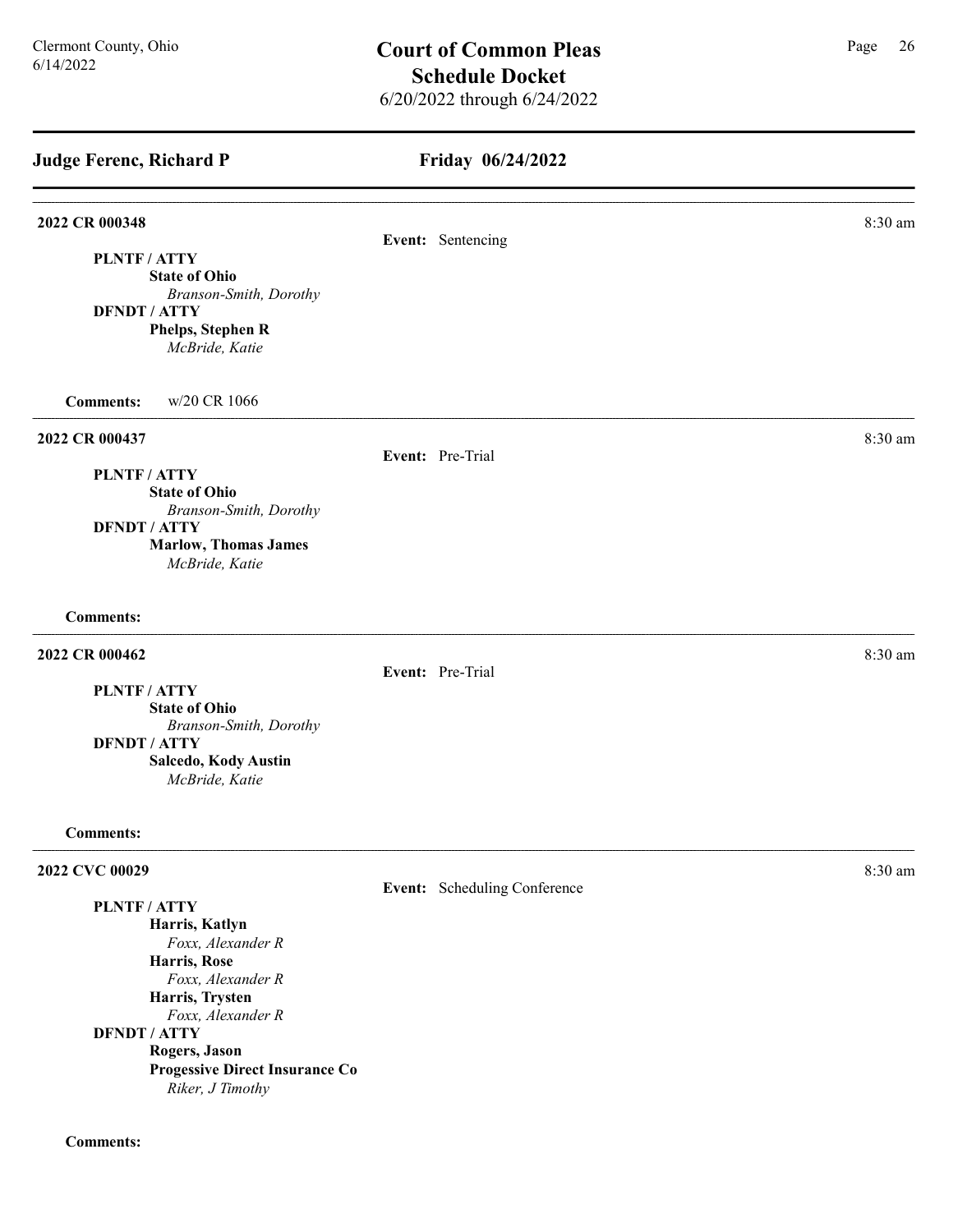#### Friday 06/24/2022

#### 2022 CVC 00039 8:30 am **8:30 am**

Event: Scheduling Conference

PLNTF / ATTY

Hewitt, Charles Penrose, Stuart W Stokar, Robb S

DFNDT / ATTY

Crooked Crow Farm LLC Cade III, Howard D Doe, John Doe, Jane Promedica Insurance Corp rtn Paramount Health C Olmes, Shirlie T Nordstrom, Jennifer K Fox, David L Markesbery, Glenn A Ohio Dept of Medicaid McCandlish, Joseph M

#### Comments:

#### **2022 CVE 00143** 8:30 am **8:30 am**

Event: Card Review

PLNTF / ATTY Huntington National Bank Hoen, Benjamin N Johnstone, Ricardo L Pierro, Michelle DFNDT / ATTY Daoud, Badri

Unknown Spouse if any of Unknown Administrator Executor Unknown Heirs Spouses Creditors State of Ohio Randall, Nicole Polo Fields Association Inc Clermont County Treasurer Fountain, Jason A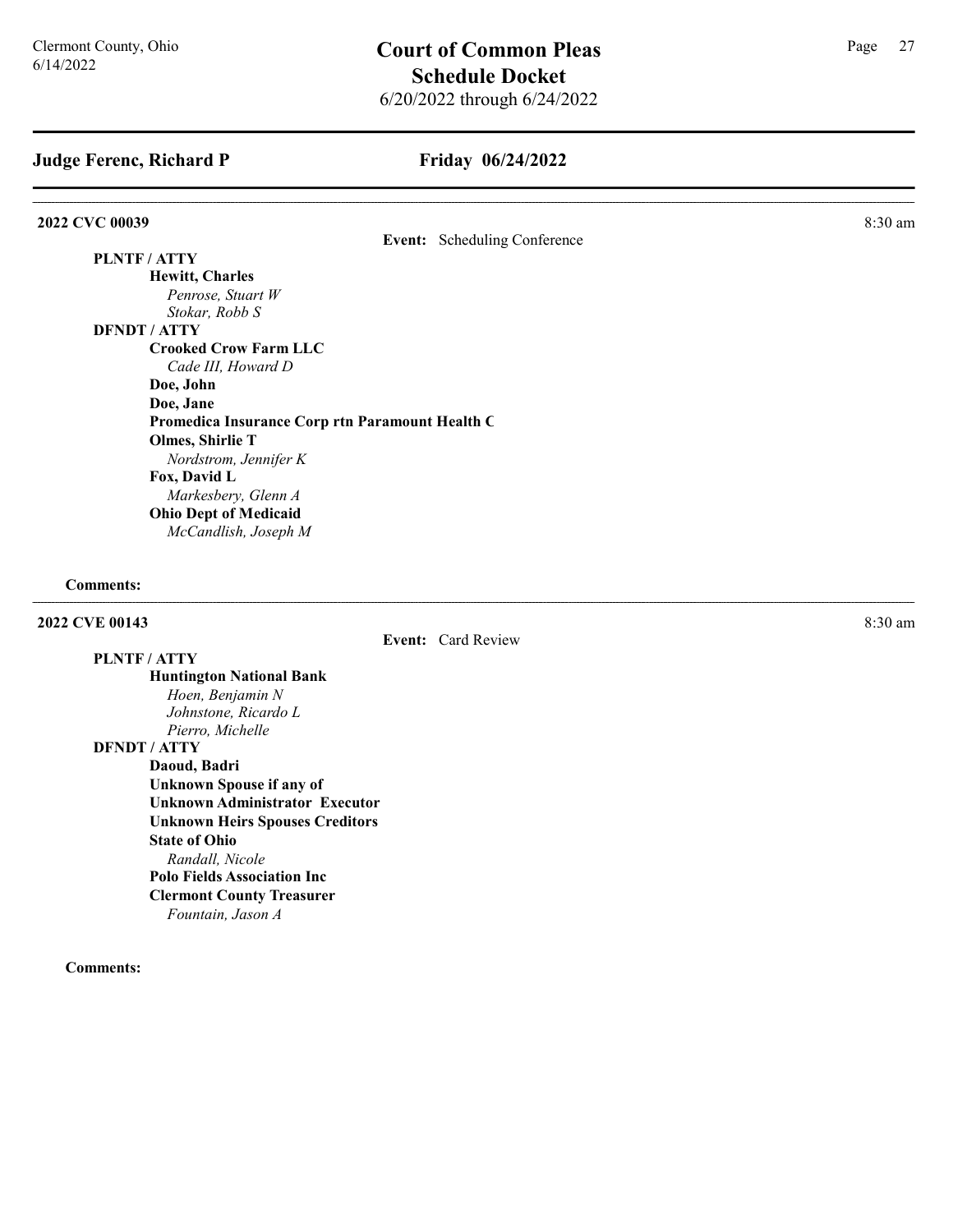| <b>Judge Ferenc, Richard P</b>                                                                                                                                        | Friday 06/24/2022                 |           |
|-----------------------------------------------------------------------------------------------------------------------------------------------------------------------|-----------------------------------|-----------|
| 2022 CVH 00158<br>PLNTF / ATTY<br>Boyd, Randall<br>Plotnick, Harry<br><b>DFNDT / ATTY</b><br>Eberhardt, Alan<br>Faris, Zachary                                        | Event: Card Review                | 8:30 am   |
| <b>Comments:</b>                                                                                                                                                      |                                   |           |
| 2022 CVH 00485<br><b>PLNTF/ATTY</b><br><b>Miami Township Ohio</b><br>Braun, Joseph J<br><b>DFNDT / ATTY</b><br>Gonzalez, Mario Medina<br><b>Castro, Paola Ramirez</b> | Event: Card Review                | 8:30 am   |
| <b>Comments:</b>                                                                                                                                                      |                                   |           |
| 2002 CR 000084<br><b>PLNTF/ATTY</b><br><b>State of Ohio</b><br>Branson-Smith, Dorothy<br><b>DFNDT / ATTY</b><br>Kincer, Kelly Lennie                                  | Event: Application to Seal Record | $9:00$ am |
| <b>Comments:</b>                                                                                                                                                      |                                   |           |
| 2003 CR 000571<br>PLNTF / ATTY<br><b>State of Ohio</b><br>Branson-Smith, Dorothy<br><b>DFNDT / ATTY</b><br>Seebohm, Roger<br>Nelson, Ryan                             | Event: Application to Seal Record | $9:00$ am |